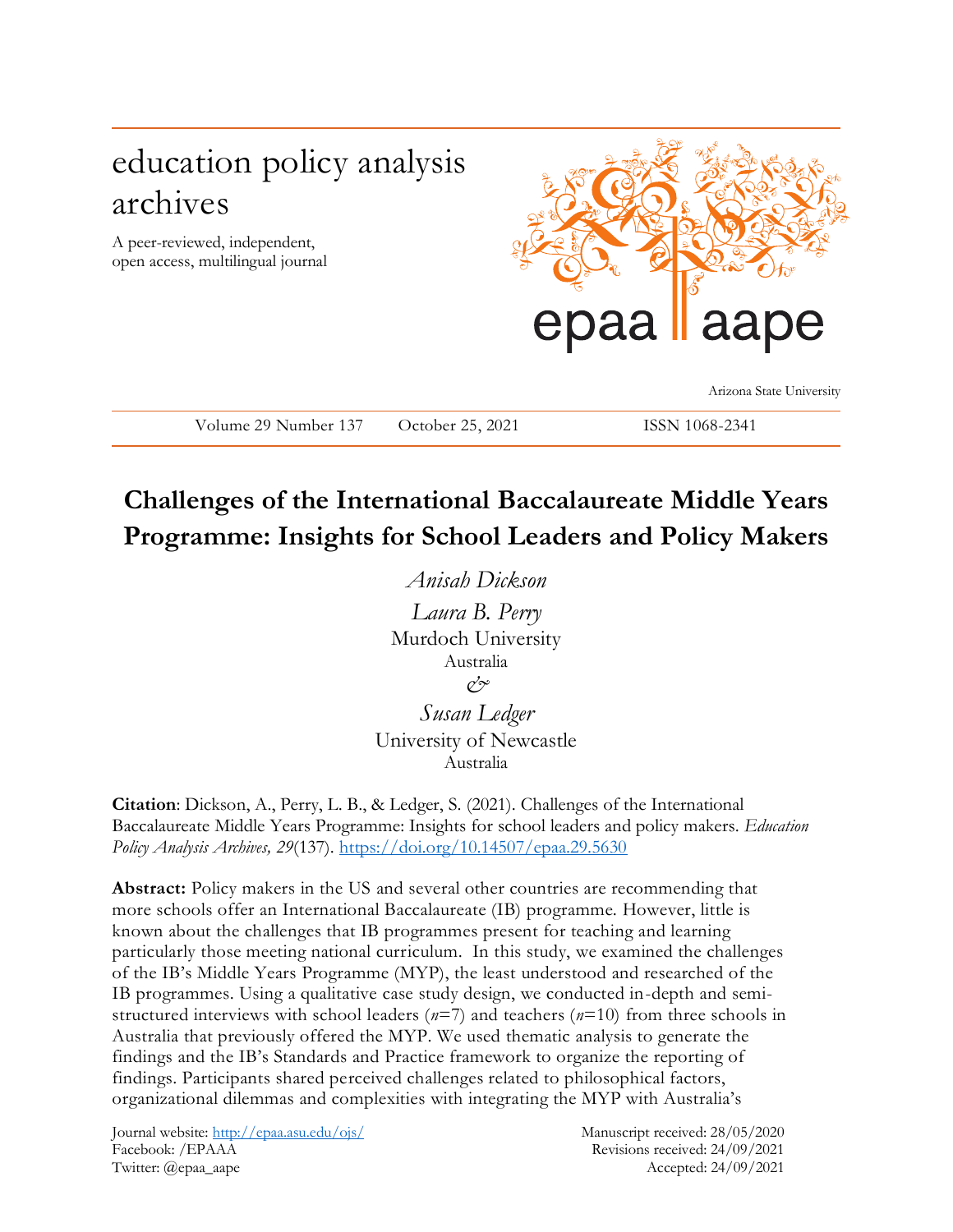national curriculum. Understanding the organizational and leadership challenges that schools may face when offering the MYP can help policy makers promote the necessary conditions for successful program implementation.

**Keywords**: Middle Years Programme; teaching; school leadership; challenges; pedagogy; curriculum

**Desafíos del Middle Years Programme del Bachillerato Internacional: Información para los líderes escolares y los responsables de la formulación de políticas Resumen:** Los formuladores de políticas en los EE. UU. y varios otros países recomiendan que más escuelas ofrezcan un programa de Bachillerato Internacional (IB). Sin embargo, se sabe poco sobre los desafíos que presentan los programas del IB para la enseñanza y el aprendizaje, en particular aquellos que cumplen con el plan de estudios nacional. En este estudio, examinamos los desafíos del Middle Years Programme (MYP) del IB, el programa del IB menos comprendido e investigado. Utilizando un diseño de estudio de caso cualitativo, realizamos entrevistas en profundidad y semiestructuradas con líderes escolares (*n*=7) y profesores (*n*=10) de tres colegios de Australia que anteriormente ofrecían el PAI. Utilizamos el análisis temático para generar los hallazgos y el marco de estándares y prácticas del IB para organizar el informe de los hallazgos. Los participantes compartieron los desafíos percibidos relacionados con factores filosóficos, dilemas organizativos y complejidades de la integración del PAI con el plan de estudios nacional de Australia. Comprender los desafíos organizativos y de liderazgo que pueden afrontar los colegios al ofrecer el PAI puede ayudar a los responsables de la formulación de políticas a promover las condiciones necesarias para la implementación exitosa del programa. **Palabras-clave:** Middle Years Programme; enseñando; liderazgo escolar; desafíos; pedagogía; plan de estudios

#### **Desafios do Middle Years Programme do Bacharelado Internacional: Informações para líderes de escolas e formuladores de políticas**

**Resumo:** Os formuladores de políticas nos EUA e em vários outros países estão recomendando que mais escolas ofereçam um programa de Bacharelado Internacional (IB). No entanto, pouco se sabe sobre os desafios que os programas de IB apresentam para o ensino e a aprendizagem, especialmente aqueles que atendem ao currículo nacional. Neste estudo, examinamos os desafios do Middle Years Programme (MYP) do IB, o menos compreendido e pesquisado dos programas do IB. Usando um projeto de estudo de caso qualitativo, conduzimos entrevistas em profundidade e semiestruturadas com líderes escolares (*n*=7) e professores (*n*=10) de três escolas na Austrália que anteriormente ofereciam o MYP. Usamos a análise temática para gerar as descobertas e a estrutura de Padrões e Práticas do IB para organizar o relato das descobertas. Os participantes compartilharam desafios percebidos relacionados a fatores filosóficos, dilemas organizacionais e complexidades com a integração do MYP com o currículo nacional da Austrália. Compreender os desafios organizacionais e de liderança que as escolas podem enfrentar ao oferecer o MYP pode ajudar os formuladores de políticas a promover as condições necessárias para a implementação bem-sucedida do programa. **Palavras-chave:** Middle Years Programme; ensino; liderança escolar; desafios; pedagogia;

currículo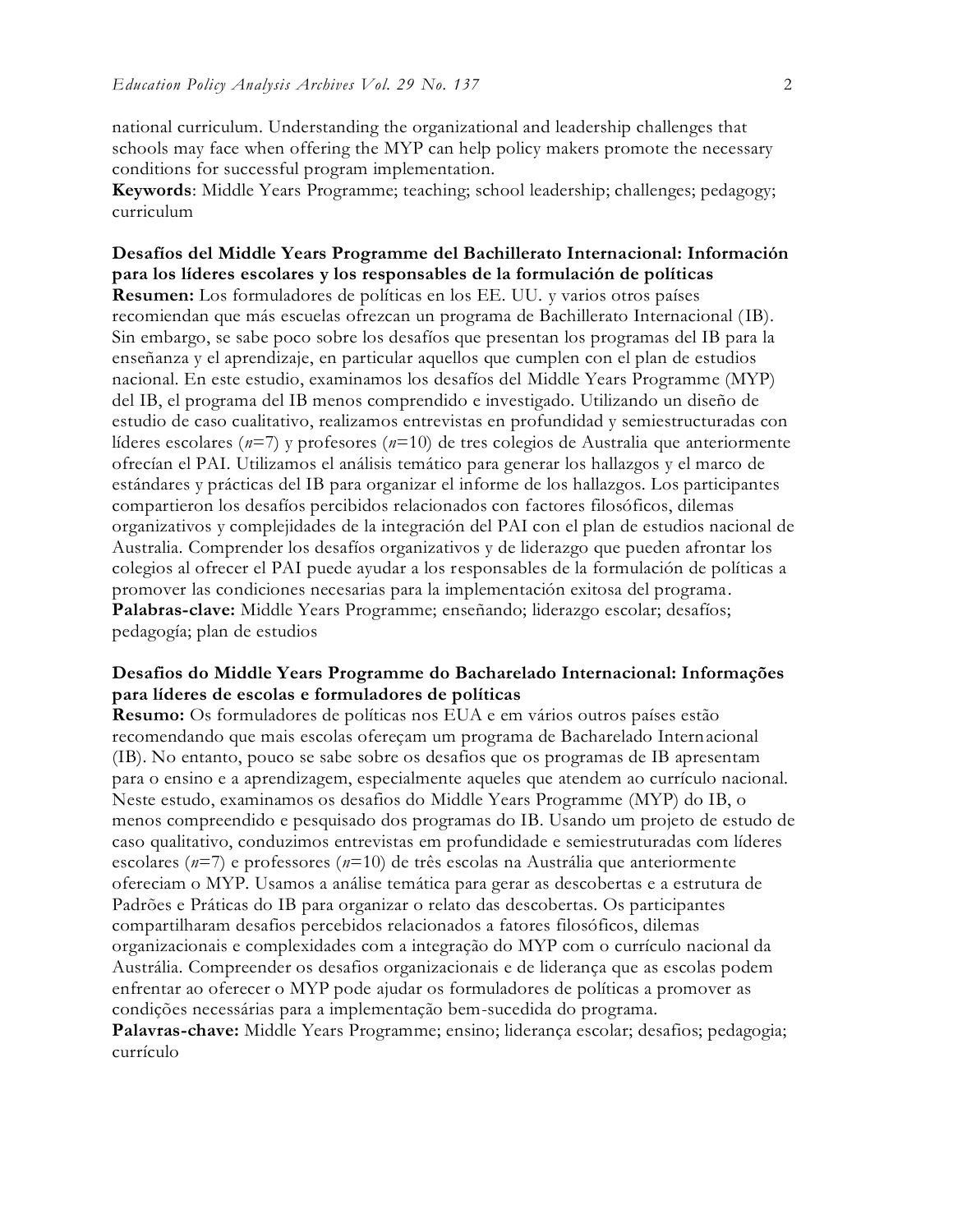### **Challenges of the International Baccalaureate Middle Years Programme: Insights for School Leaders and Policy Makers**

Policy makers in the US and several other countries are encouraging schools to adopt the International Baccalaureate (IB), a non-profit educational foundation, registered in Geneva since 1968. The IB offers a continuum of four internationally recognized, inquiry-based programmes ranging in developmental phase from the Primary Years Program (PYP), the Middle Years Programme (MYP), the focus of this paper, the Diploma Program (DP) and the (CP). The MYP is the second oldest programme in the IB suite. Policy makers highly regard all IB programmes through which students develop  $21^{st}$  century skills (Burdic, 2012; Rizvi et al., 2014), gain a foundation for university study (Doherty, 2012), be active, engaged learners (Hayden, 2006) and understand more about global awareness (Dickson et al., 2018; Hayden & Thompson, 2001). Researchers also acknowledge IB programmes for their interdisciplinarity and academic rigor (Burris et al., 2008). Principals in Netherlands and Australia are adopting the IB programs to differentiate their schools and make it more appealing to parents to influence school choice for their children (Doherty, 2013; Yemini & Dvir, 2016).

The number of schools that offer an IB programme(s) has grown significantly worldwide (IBOa, n.d.; Kidson et al., 2018). Governmental agencies (Alexander & Choi, 2015) and many educational foundations, policymakers and national ministries of education support IB programmes. For example, the US Department of Education and the Gates Foundation have provided funding to increase the number of schools that offer an IB programme, especially in contexts that serve lowincome students (Perna et al., 2015). Similarly, national governments in Ecuador (Barnett, 2013) and Japan (Yamamoto et al., 2016) are actively encouraging, supporting and funding public schools to adopt IB programme(s).

At the same time, however, a small but increasing number of schools are discontinuing IB programmes, including in the UK (Bunnell, 2015) and Australia (Dickson et al., 2020). To date, the reasons why school leaders discontinue an IB programme on behalf of their school have not been examined. Their views could be insightful, however, for schools that already offer or are considering an IB programme and beneficial for education authorities and policymakers who promote the IB.

In this paper, we aim to provide an opportunity for leaders and teachers, at schools which have discontinued the MYP, to share their perspectives of the MYP. To our knowledge, no studies have examined the challenges of teaching the MYP from the perspective of leaders and teachers from schools that have discontinued this IB programme. Therefore, it is likely that stakeholders from such schools have unique insights that may differ from the perspectives of leaders and teachers at schools that continue to offer an IB programme. Our findings may be useful for schools that are considering adopting the IB together with a district, state or national curriculum. These findings will provide them with a realistic sense of what the expectations are before implementing the MYP so that they understand the complexities of adopting the programme. We will also provide valuable insights to policymakers so that they can offer guidelines to schools and teachers regarding how to implement pedagogy and practices in a practical way within the classroom. Finally, our findings may provide insights about the conditions that are necessary for successful implementation of the MYP. For policymakers, this can be valuable information since any new curriculum implementation, including an IB programme, requires substantial human, material and financial resources. The following research question guided our qualitative study:

What are stakeholders' perspectives of the limitations, challenges and consequences of the MYP at their school?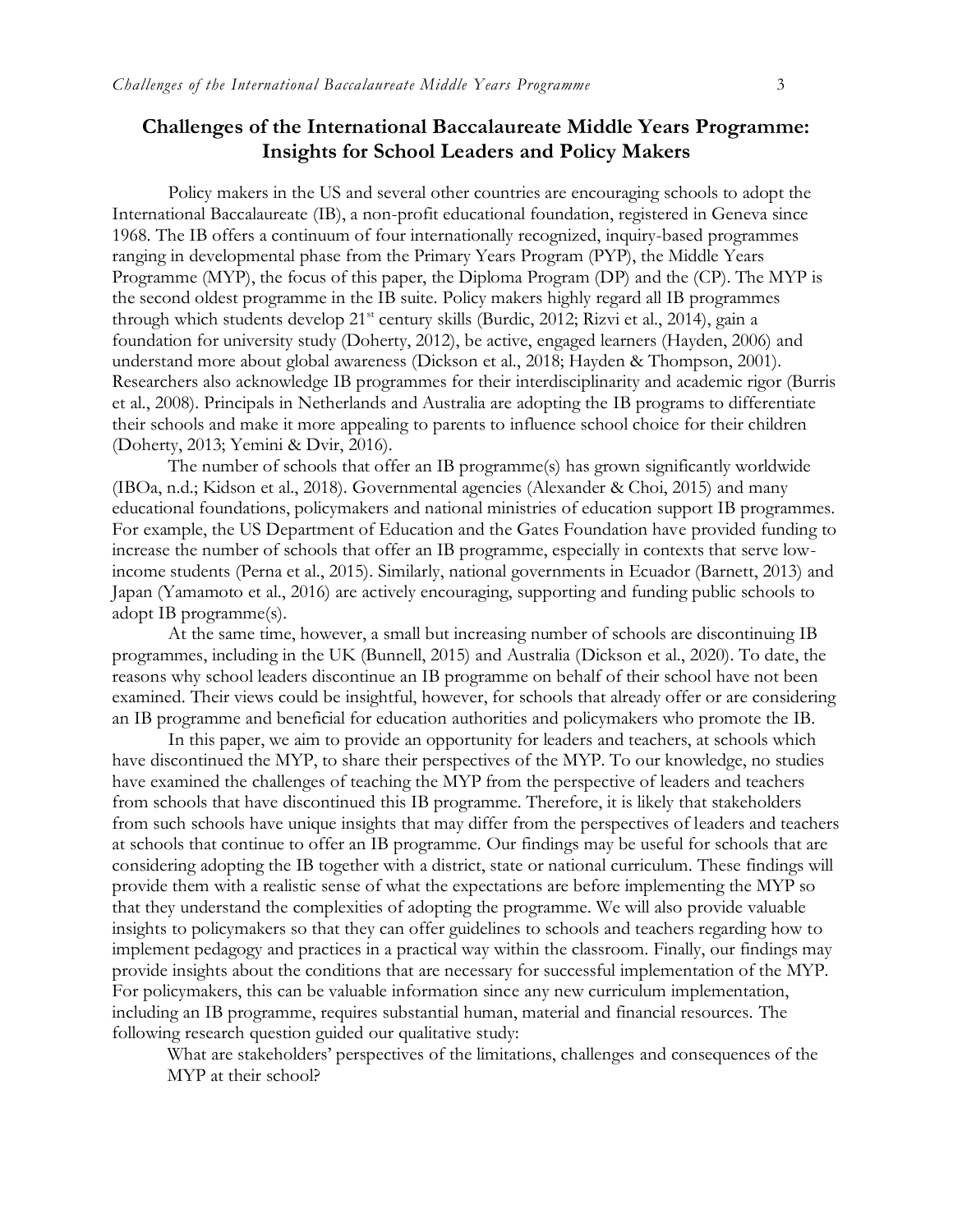#### **Background**

In this section, we begin by providing a conceptual framework to understand policies for educational improvement to strengthen teaching practices and staff competency. We will then provide a review of literature with respect to teachers and teaching challenges in the MYP and the challenges faced by leaders in IB schools as they relate to educational change. This section, therefore, provides us with a context to interpret the findings of this study.

#### **Policies for Educational Improvement**

Leaders and teachers have a significant role in ensuring the success of any curriculum-related educational change and their practices are influenced by their school context. Hargreaves and Shirley (2012) said that strong leadership is required for sustained change and resources and strategic planning are required to make this happen. These authors have also called for educators to be reform agents and to be supportive of each other in schools to manage changes that occurs as part of school improvement (Hargreaves & Shirley, 2012). Shared leadership practices foster a collaborative team environment and empower teachers to contribute to positive change in their school, which enhances an effective professional community within the school (Nappi, 2014).

As acknowledged by the IB, effective leadership is dependent on leaders being able to profoundly understand their IB school context and culture and tailor their approach to maximise student and organizational outcomes within this context (Calnin et al., 2018). Developing a collaborative culture or learning organization encourages professionals to continue learning and advance student learning (Hargreaves & Connor, 2018; Kools et al., 2020). For example, the IB suggests that schools need to schedule time for their teachers to collaborate, within and between learning areas to allow for the development, integration and alignment of units in the curriculum (Dever & Raven, 2017).

Educators understand their students, the availability of resources and the reality of their work and these experiences empowers them to assist in the curriculum reform more positively (Kirk & MacDonald, 2001). Through collaboration and building on their knowledge (Fullan, 2005) and networking and relationship building (Fullan, 2007), teachers can be a part of positive educational change and improve outcomes in schools.

Additionally, policy makers must ensure policies are in place so that educational improvements are supported and successful (Darling-Hammond & Snyder, 1992). Policy makers should also focus on collective PD as it is more powerful than approaching professional learning as individual learning (Fullan et al., 2015). Schools should also be provided incentives to develop networks of schools as part of establishing collaborative cultures where staff members can learn and guide each other for continuous improvement to create a shared sense of responsibility within and across schools (Fullan et al., 2015). To enact educational change in schools, all stakeholders, from policy makers to leaders in schools as well as teachers, have important, interdependent roles to play for successful outcomes.

#### **The MYP**

The MYP, offered to students aged 11-16 since 1994, is a flexible, inquiry-based framework that can be adopted together with any standardized district, state or national curricula. It can be implemented with other IB programmes or adopted as a stand-alone programme (Sperandio, 2010). The delivery of the MYP aims to encourage students to develop globally significant knowledge using a variety of techniques such as scaffolding, presentations and debates (Singh & Qi, 2013).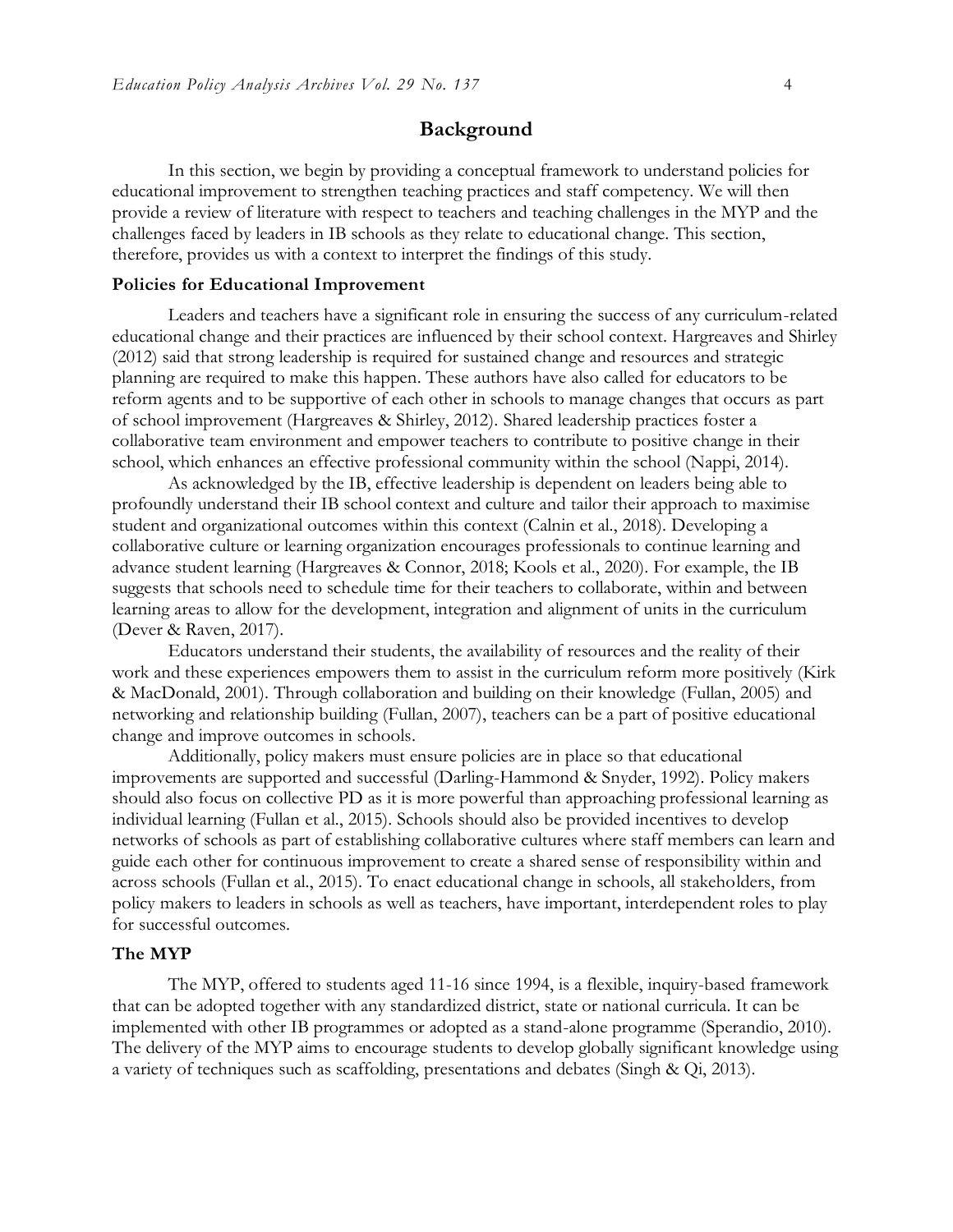The MYP requires middle-management coordination to implement, plan the curriculum and maintain the programme at a school since the MYP is a framework, rather than a curriculum (Stobie, 2007). Schools also need to invest in significant resources to educate parents about the MYP's approach to teaching and learning since compared to other approaches, it is often more holistic, practical, student-centred, focused on the learning process and skills development and promotes indepth learning (Lee & Hallinger, 2012).

The key factors required for a successful curriculum implementation for change at schools is through developing teachers' attitudes, knowledge and skills (Tshiredo, 2013). The IB provides teachers with professional development to encourage critical thinking and self-reflection, gives them unit planners and teaching resources, guides them through a pedagogy to enhance students' motivation for inquiry and lifelong learning, and structurally provides an onsite program coordinator (IBO b, n.d.). Despite these available IBO supports for teachers, Thompson (1992) suggests that teachers will only embrace change if they are convinced that it will be greatly beneficial for themselves and their students.

Very few researchers have examined the challenges of the MYP. We identified only eight studies that examined challenges of the MYP, only two of which have been published in peerreviewed research journals. The national coverage of the eight studies includes the US, UK, Sweden, Spain, Australia and Turkey. We have listed the details about these studies in Table 1.

#### **Table 1**

| Author                         | Year | Country   | Publication<br>type/source                                          | Research<br>design | Participants / data source                                                                                                                                                                                                                                                                                                                                                                                                                                                 |
|--------------------------------|------|-----------|---------------------------------------------------------------------|--------------------|----------------------------------------------------------------------------------------------------------------------------------------------------------------------------------------------------------------------------------------------------------------------------------------------------------------------------------------------------------------------------------------------------------------------------------------------------------------------------|
| Ateşkan,<br>Dulun, &<br>Lane   | 2016 | Turkey    | Report; IBO                                                         | Qualitative        | Interviews and surveys with<br>school heads $(n=4)$ , MYP<br>coordinators $(n=6)$ and teachers<br>(11 groups with an average of 5<br>teachers per group) from 3<br>schools                                                                                                                                                                                                                                                                                                 |
| Perry,<br>Ledger, &<br>Dickson | 2018 | Australia | Report; IBO                                                         | Qualitative        | Interviews with 6 principals, 5<br>MYP coordinators and 17<br>teachers from 5 schools, ranged<br>from 'middle-low' to 'high'                                                                                                                                                                                                                                                                                                                                               |
| Sizmur &<br>Cunningham         | 2012 | UK        | Report;<br>National<br>Foundation<br>for<br>Educational<br>Research | Mixed<br>methods   | Two phased study - compare the<br>curriculum, assessment and<br>philosophical underpinnings of<br>the MYP, GCSE (General<br>Certificate of Secondary<br>Education) and the IGCSE<br>(International General Certificate<br>of Secondary Education); Online<br>surveys of students $(n=309)$ ,<br>teachers $(n=74)$ , parents $(n=58)$<br>and MYP coordinators $(n=6)$<br>from 6 schools; four detailed case<br>studies/school visits - interviews<br>with MYP coordinators. |

*Studies that Examined Benefits and Challenges of the MYP*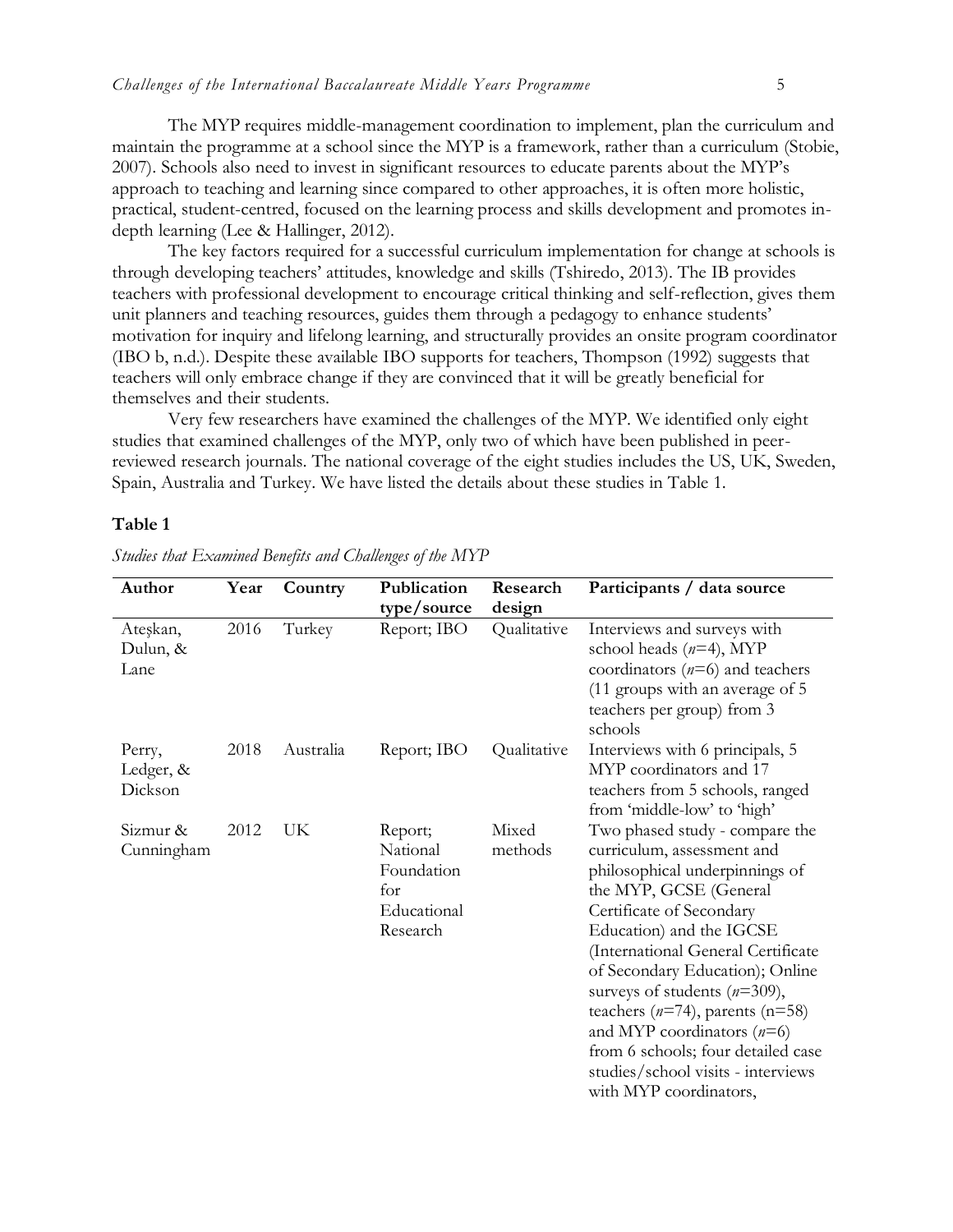| Author                                                   | Year | Country    | Publication<br>type/source                                                                              | Research<br>design | Participants / data source                                                                                                                                                                                                                                                                                                                                                                                          |
|----------------------------------------------------------|------|------------|---------------------------------------------------------------------------------------------------------|--------------------|---------------------------------------------------------------------------------------------------------------------------------------------------------------------------------------------------------------------------------------------------------------------------------------------------------------------------------------------------------------------------------------------------------------------|
|                                                          |      |            |                                                                                                         |                    | interviews with MYP teachers<br>$(n=11)$ , focus group interviews<br>with groups of students $(n=48)$ of<br>different age groups (Year 9 and<br>Year 11) and 10 lesson<br>observations across a range of<br>subject areas                                                                                                                                                                                           |
| Storz &<br>Hoffman                                       | 2018 | <b>USA</b> | Peer-<br>reviewed<br>journal<br>article; Journal<br>of Advanced<br>Academics                            | Mixed<br>methods   | Semi-structured interviews with 3<br>key administrators (Director of<br>Curriculum and Instruction,<br>middle school principal and IB<br>coordinator), 16 teachers and 16<br>students, and 31 online teacher<br>surveys were carried out from<br>one urban school district                                                                                                                                          |
| Valle,<br>Menéndez,<br>Manso,<br>Garrido, &<br>Thoilliez | 2017 | Spain      | Report; IBO                                                                                             | Mixed<br>methods   | Review of Spanish curriculum<br>and MYP documents; online<br>questionnaires administered with<br>students $(n=1,441)$ ; teachers<br>$(n=148)$ ; and parents $(n=209)$ ;<br>semi-structured interviews with<br>school heads $(n=8)$ and IB<br>coordinators from three case-<br>study schools $(n=3)$ ; focus groups<br>with IB coordinators $(n=8)$ ,<br>groups of teachers, students and<br>families from 8 schools |
| Visser                                                   | 2010 | Worldwide  | Peer-<br>reviewed<br>journal<br>article; Journal<br>of Research in<br><i>International</i><br>Education | Qualitative        | Interviews with a school manager<br>and a MYP coordinator each<br>from 2 Dutch schools;<br>Questionnaires were completed<br>by administrators, coordinators<br>and humanities teachers affiliated<br>to mostly public MYP schools in<br>Australia, Canada and the USA                                                                                                                                               |
| Williams                                                 | 2013 | Sweden     | Report; IBO                                                                                             | Qualitative        | Questionnaires with 2 MYP<br>coordinators, parents and<br>teachers; Review of IB evaluation<br>reports, mission statements and<br>school development plans from 2<br>schools                                                                                                                                                                                                                                        |
| Wolanin &<br>Wade                                        | 2012 | <b>USA</b> | Report; IBO                                                                                             | Mixed<br>methods   | Survey of 298 teachers and<br>interviews with 15 randomly<br>selected MYP teachers from 5<br>schools                                                                                                                                                                                                                                                                                                                |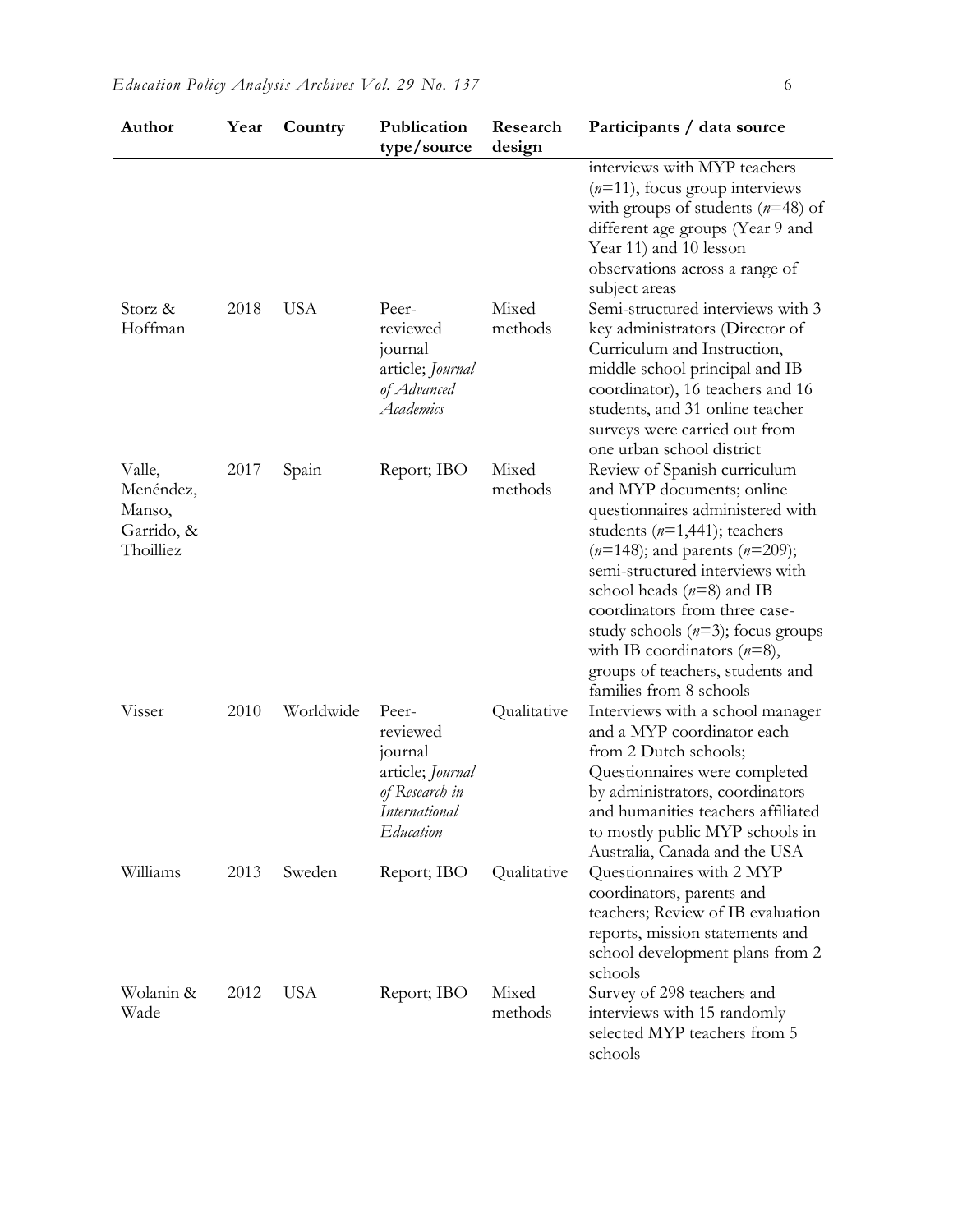#### **Challenges for Teachers and Teaching**

Teachers face several challenges with the MYP. In general, teachers felt there was a lack of differentiated PDs to suit individual school contexts, they faced challenges with inquiry- versus content-based teaching, and had issues with designing MYP criterion-referenced grading assessments to fit the national grading format.

Many educators experienced operational challenges when teaching the MYP. Teachers often experienced a higher workload when teaching the MYP (Perry et al., 2018; Sizmur & Cunningham, 2013; Wolanin & Wade, 2012). In Storz and Hoffman's study (2018), teachers wanted more differentiated PD options so that they could understand how the MYP could be taught based on their individual school context. Teachers also found the MYP jargon confusing and were challenged by having to be more conceptual- and inquiry-focused, rather than content-focused (Ateşkan et al., 2016; Perry et al., 2018; Williams, 2013).

Teachers also reported that they experienced challenges when adopting the MYP alongside a national curriculum and creating assessments at schools with two frameworks. In Sizmur and Cunningham's study (2013), many teachers found it challenging to run the UK national curriculum alongside the MYP and this was found in an Australian-based study as well (Perry et al., 2018). Additionally, teachers found it difficult to incorporate the MYP criterion-referenced scales with various national curriculum's grading formats: the Dutch's statistical-average grading system versus the MYP's 1 to 7 grading format (Visser, 2010), integrating the MYP with the Australian's alphabetical grading system (Perry et al., 2018), the Spanish's 1 to 10 grading system to the MYP (Valle et al., 2017) and the grade conversion from the Swedish educational system to the MYP (Williams, 2013).

#### **Leadership in IB Schools and Educational Change**

Due to the complexity and global scope of IB programmes, a particular leadership model or paradigm to guide leaders at IB schools is not possible or desirable (Calnin et al., 2018). Additionally, how an IB school is lead is influenced by the principal's leadership characteristics and the context of his/her school (Kidson, 2019). Another reason why it is challenging to identify leadership models is because much of the research on leadership in IB schools is based on international, Asia Pacific context, hence, some of the findings may not be applicable in an Australian school context. Nevertheless, there is research that discusses leadership and its influence on IB schools, which we will explore in this section.

Teachers in Storz and Hoffman's (2018) study felt that the support from their principal and IB Coordinator were crucial in successfully adopting the MYP, since their administrative team consistently encouraged, provided resources and gave guidance to their staff members. Despite many other district-related changes and initiatives occurring at the same time when this school was implementing the MYP, the principal's commitment to the changes occurring with taking on the MYP motivated and gave his staff confidence with taking on the MYP (Storz & Hoffman, 2018). However, it is also important to have a consistent and stable leadership team so that program implementation and changes occurring in the school is effective and successful (Williams, 2013). Therefore, even though there may be no one leadership model for IB schools to follow, it appears to be essential for teachers and schools to have good support from their administrative team to cope with the changes brought on by adopting the MYP.

Additionally, when adopting a new curriculum framework, teachers may face many challenges related to pedagogy, assessment format, the framework's aims and directions, lack of instructional materials, insufficient clarity about the new curriculum changes and teachers' having limited skills and/or knowledge about the new programme (Bennie & Newstead, 1999). The IB has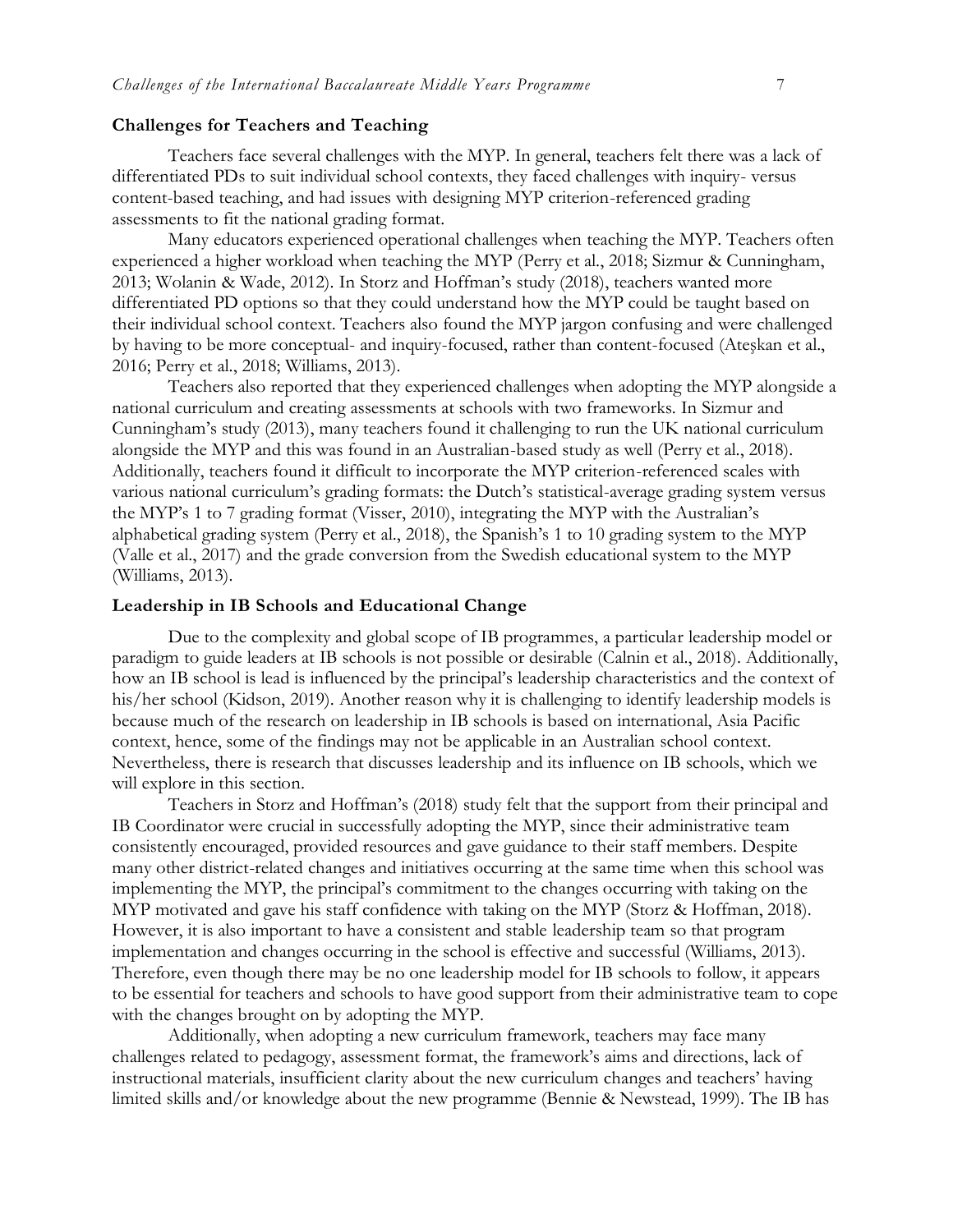an extensive set of requirements in term of its philosophy and pedagogy and schools find it challenging to put all of these into practice (Walker & Lee, 2018).

As the MYP is focused on broad topics, teachers want their leaders to provide them guidance to ensure a coherent philosophical and pedagogical approach, as this will provide them the knowledge of how to include inquiry-based teaching and learning in their subject area (Lee et al., 2012). For example, in IB schools, teachers may face challenges to implement an inquiry-based teaching style due to lack of experience, exposure, training, resources and by having a mindset that inquiry-based learning only works for some students (Twigg, 2010). Since the MYP is a framework that needs to be aligned with a curriculum, all staff members tend to have more responsibilities and workload in this integration (Walker et al., 2014) and this is distributed among various leaders, staff members and committees within the school.

There are also issues with implementing IB programmes and making curriculum changes in school, especially when aligning the national education standards with the IB's programme and philosophy (Halls et al., 2009). For example, extensive paperwork/documentation and a heavy workload from the integration of a state curriculum and IB units created challenges for teachers and leaders (Pushpanadham, 2013). When the IB Coordinators and leadership team collaborate with their teachers throughout the implementation of the IB programme, it becomes easier for parents and teachers to embrace the change in the curriculum and pedagogy (Twigg, 2010). Therefore, when adopting the MYP, Walters (2007) suggested modifying the school's teaching and curriculum planning, professional development (PD) practices and delivery of instruction.

While one challenge is to ensure coherence and consistency between the IB programme and the school curriculum, leaders are also challenged to ensure that staff are motivated to participate proactively (Lee et al., 2012). Walters (2007, p. 38) also suggested the need for continuous PD and time for teachers to work collaboratively 'at each level, across levels, across disciplines, and in the areas of interaction.' The conclusions uncovered in these studies indicate that schools have an important responsibility in providing teachers with a high level of support when implementing and maintaining IB programmes.

#### **Methodology**

#### **Research Design**

We used an exploratory qualitative research design (Marshall & Rossman, 2011) and an inductive approach (Bogdan & Biklen, 2007), which is appropriate and useful when conducting research about a topic that has not been extensively studied. This means that we did not seek to test a hypothesis, nor were we guided by a specific theoretical perspective or framework. Rather, we used open-ended questions (Creswell, 2012) to gather comprehensive data and to give participants the opportunity to express their perspectives about the MYP and its benefits and challenges for teaching.

#### **Data Collection**

We collected data from schools that had recently discontinued the MYP. We invited all five schools in Australia that had discontinued the MYP in the last five years to participate in our study. Three schools accepted our invitation to participate. These three schools varied by school sector and socioeconomic profile, as per Table 2. Rather than generalizing the findings, this technique allowed us to gain new insights and in-depth understanding from the data (Patton, 2002). This helped us to develop a theoretical understanding to uncover the reasons why these schools discontinue the MYP.

We carried out individual, face-to-face interviews at School 2 (S2) and School 3 (S3). Each interview lasted from 30 to 80 minutes. To accommodate staff's work schedule at School 1 (S1) we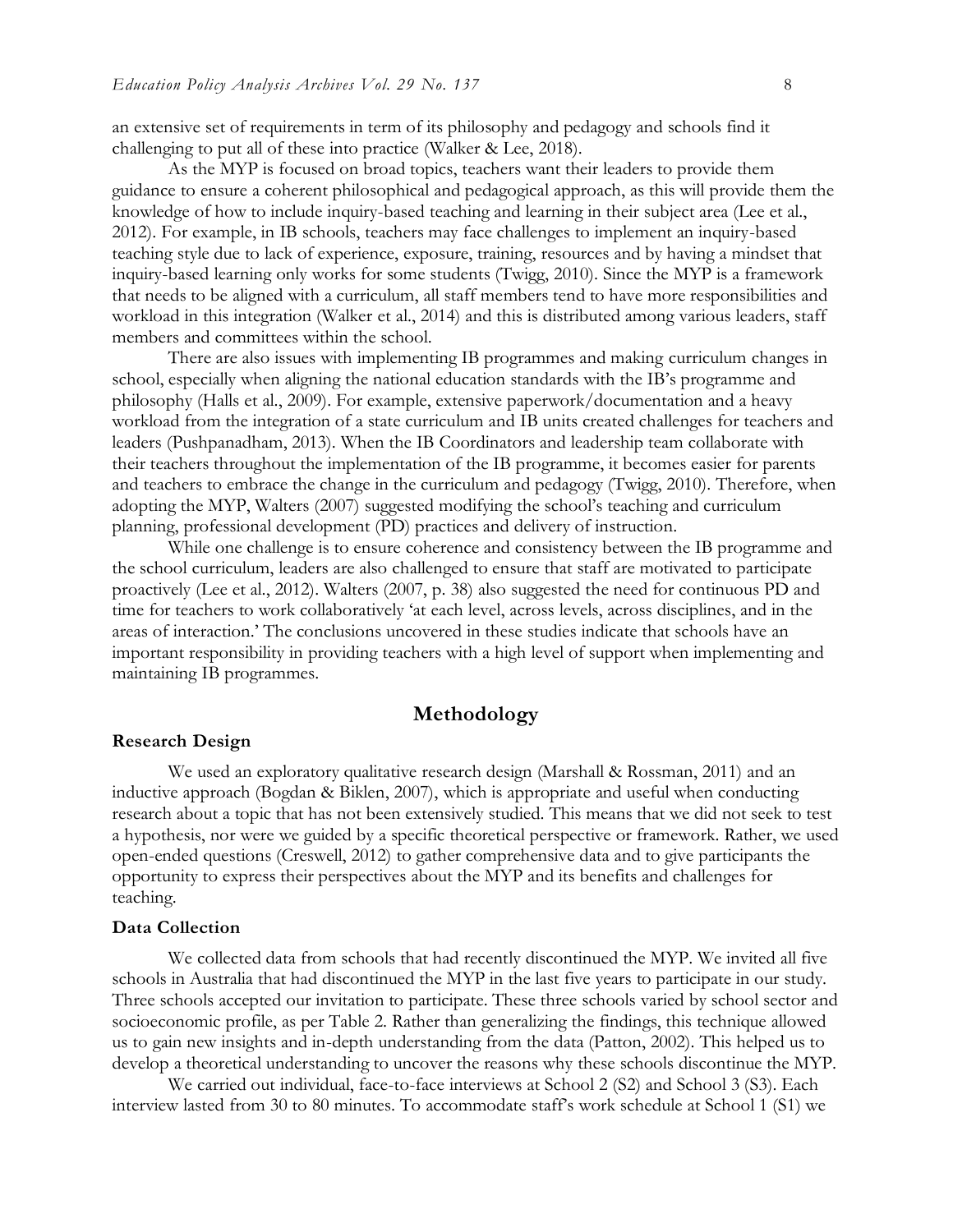conducted four out of five interviews via email, with the remaining interview conducted over the telephone. We used two sets of interview questionnaires, as shown in Appendix A and B, and the questions were slightly different for the teachers and school leadership team. The questionnaires consisted of three sections: (1) Background information to gather participants teaching/leadership and MYP training; (2) Impact of MYP on teaching and learning at their school; (3) Experiences with the MYP and why they chose to discontinue the programme. We used these broad questions to provide participants the opportunity to share their opinion and experiences with this IB programme.

#### **Ethics**

We were granted ethics approval by the university and the associated Australian Department of Education to carry out this study. Pseudonyms are used to protect participants' anonymity, and the names and locations of the participating schools are also withheld as required by our ethics clearance.

#### **Participants and School Contexts**

We gathered the data about the socioeconomic profile of all schools in Australia from the federal government on its *MySchool* website (myschool.edu.au) via two measures: 1) the percentage of students from different socioeconomic quartiles as measured by parent occupation and education; and 2) the Index of Community Socio-Educational Advantage (ICSEA), which provides a parameter of the socio-educational backgrounds of students at schools (ACARA, 2015). ICSEA is scaled so that the national mean is 1000 and range from approximately 800 (representing severe disadvantage) to 1200 or higher (representing very high advantage).

As shown in Table 2, S1 is a high-fee private school with a very privileged social composition; S2 is a moderate-fee private school with an average social composition; and S3 is a public school with a relatively disadvantaged social composition. The schools also had varying years of experience with the MYP, ranging from seven years at S1, two years at S2, and three years at S3.

#### **Table 2**

| <b>School</b>  | <b>Sector</b> | Fees<br>charged<br>(in<br>Australian<br>\$) | School<br><b>ICSEA</b><br>score | $\frac{0}{0}$<br><b>Students</b><br>from<br>lowest<br><b>SES</b><br>quartile | $\frac{0}{0}$<br><b>Students</b><br>from<br>highest<br><b>SES</b><br>quartile | Overall<br>socio-<br>economic<br>comp.<br>(SES) | No. of<br>participants<br>involved | No. of<br>years<br>running<br>the<br><b>MYP</b> |
|----------------|---------------|---------------------------------------------|---------------------------------|------------------------------------------------------------------------------|-------------------------------------------------------------------------------|-------------------------------------------------|------------------------------------|-------------------------------------------------|
| S <sub>1</sub> | Private       | \$19,604                                    | 1144                            |                                                                              | 68                                                                            | High                                            |                                    |                                                 |
| S <sub>2</sub> | Private       | \$6,954                                     | 1063                            | Q                                                                            | 32                                                                            | Middle                                          |                                    |                                                 |
| S <sub>3</sub> | Public        | \$475                                       | 926                             | 50                                                                           | 5.                                                                            | Low                                             |                                    |                                                 |

*Background of Participating Schools*

*Source:* MySchool website (myschool.edu.au), 2017

From these schools, 17 participants with varying MYP teaching experiences took part in our study – four principals and/or deputies, three former MYP Coordinators, and 10 teachers. We did not provide schools with any specific selection criteria for the participants. Pseudonyms for participants and schools are used to protect anonymity.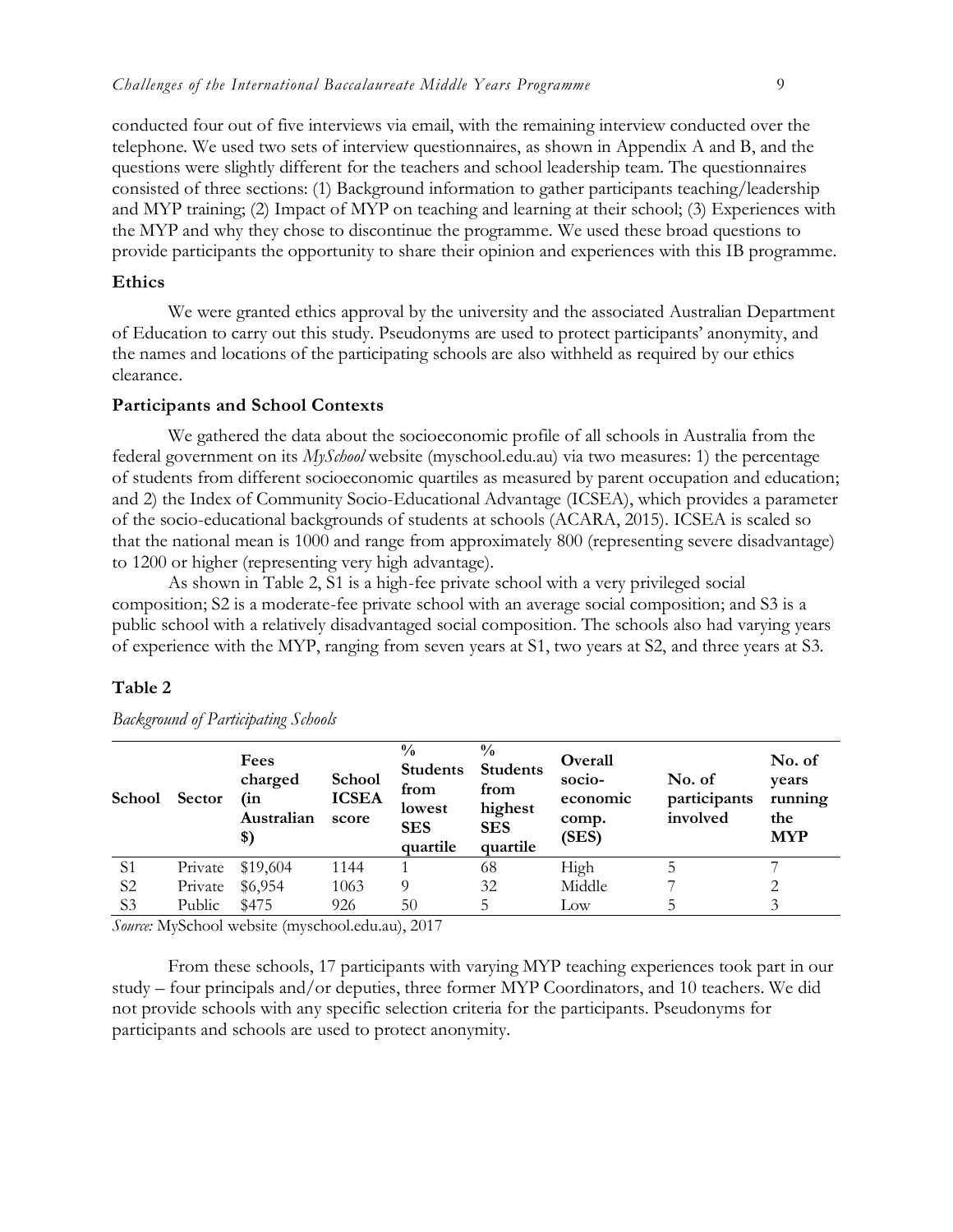#### **Data Coding and Analysis**

We used a qualitative analysis software program, NVIVO, to code and analyze the interview data. Following a grounded theory approach and using constant comparative methods (Charmez, 2003), we coded the data for keywords, themes and concepts (Creswell, 2012). We compared participants' responses to each question to identify similarities and differences across the data set (Charmez, 2003). We also carried out a cross-case analysis to examine whether the findings varied by school sector and/or socioeconomic composition. We used the MYP's Standards and Practices to organize our findings. These are a set of philosophical, organizational and curriculum requirements established by the IB to guide and support schools to successfully implement the MYP (IBOc, n.d.).

#### **Limitations and Generalizability**

Our findings may not be reflective of the general MYP and/or non-MYP school population, since only three Australian schools participated in the study. However, participants' perspectives are unique and worth analysing since we were seeking analytical generalizability (Yin, 2009) to generate theoretical insights and hypotheses. Lastly, since we could only carry out email interviews with most of the S1 participants due to time constraints, we found it was a challenge to gather more in-depth responses. We felt we would have been able to gather more in-depth reflections from our participants in a face-to-face interview.

#### **Findings**

Overall, we found that teachers experienced various challenges and limitations whilst teaching the MYP. We used the MYP's Standards and Practices to structure the interview responses in this section, provide a thematic guideline for this discussion (Ledger, 2017) and to address policy and practices that underpin the focus of this paper. The Standards and Practices highlight the connectivity between philosophy, organization and curriculum. They are premised on the belief that philosophy and policy drives how schools organize their resources to operationalize and implement curriculum in order to achieve learning outcomes.

#### **Philosophy**

#### **MYP Elements Were Forced and Artificial**

Many staff at the three schools felt that various MYP components such as Approaches to Learning (ATL) and Learner Profile (LP) were embraced artificially. When focusing on ATLs, Sandy (S2) shared that they:

had this as part of the unit planners and we would look at maybe two or three ATLs that we thought was suitable for that topic: Did the students really relate back to it? No. It felt like a paper-pushing exercise. Yes, we filled the paperwork and we did what you told us to but nobody was passionate about why were we doing it. (Sandy, S2)

Valerie (S2) added that some staff members in various learning areas at S2 left out some elements of the MYP in their learning area such as the ATL as they felt it 'was just an unnecessary add-on…it didn't always happen.' She also added that the LP did not develop successfully at their school:

You obviously need more time to get the students used to the Learner Profile and what the aim of MYP was in that context. I've seen it in another school where MYP has been ingrained in it. Students are great at being able to identify the qualities that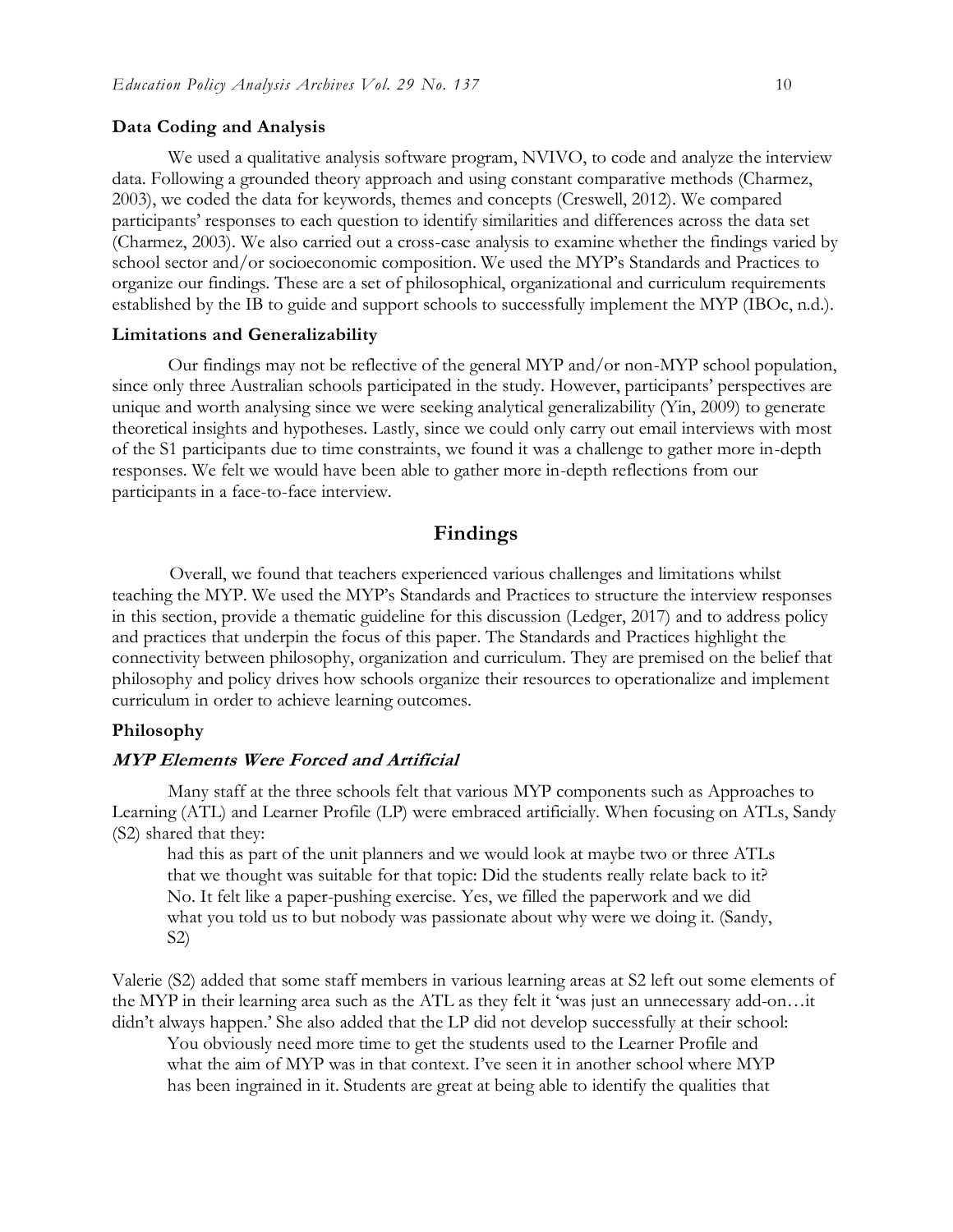they're possessing. The qualities that they've gained as a result. Yes, obviously it's a huge part of it but it didn't develop effectively at (S2). (Valerie, S2)

At S1, staff members felt that the ATLs were not used much at their school: The ATLs got little airplay as they were also somewhat forced. To nominate an ATL and an associated skill from the 'cluster' seemed unnecessary since we were covering these kinds of skills regardless. (Matt, S1)

The added layers required to be MYP compliant often meant teachers were taken away from teaching the core knowledge essential to develop a deeper understanding of the subject area. (Max, S1)

I'd defy any school to incorporate ATL well. Essentially you have two options; either implicitly – in which case you really don't need the ATL framework to help you, or explicitly – which is either (1) Grounded in the discipline in which it is taught, so also negates the need for an ATL framework, or (2) Generic: there's enough doubt as to whether 'generic' learner skills have any usefulness at all. (Nate, S1)

Another staff member, Pete (S1) felt that the ATLs created another issue: Suddenly students start to get into their preferred learning style (and) teachers (had) to individualize for each student's learning style which is quite frankly impractical in my opinion...besides I'm not sure that it's good educationally that people just work with their own learning styles. I think they need to broaden the learning styles. (Pete,

S1)

At S3, Deb felt that her understanding of the LP was very little and the only way she used it was to have 'up in the room and sometimes you point to it and go, "Okay, this is it" and was 'discussed at the start and end of the year.... it wasn't really brought up throughout the rest of the time.' The MYP's Community and Service (CAS), was also challenging for S3 according to Dolly as it 'never happened consistently across all year levels across all subjects.'

Additionally, Adam (S2) felt that at their school, the MYP was 'more about the accountability of getting more set up for when the IB would come out and visit us for the authorization process.' He added that instead of 'Well let's do a year of getting some minor shifts in our programs then we'll work on getting authorization… it was more about authorization first, so it was like cart before the horse' (Adam, S2). Overall, even though each school's duration with the MYP and each teacher's MYP experience differed, a common theme among teachers is that they found the various MYP elements challenging as highlighted above. Teachers confessed there was a lot of negativity in taking on the MYP, which created challenges as described below.

#### **Teachers Resisting Change**

Another commonly shared challenge among the teachers from all three schools were staff members' resistance towards change. For example, Paul (S1) mentioned, 'people didn't embrace the opportunity…there wasn't a great infusion…there wasn't certainly on my part… we're pretty busy with all the expectations placed on us so that's pretty heavy stuff.'

At S2 and S3, teachers admitted that many of their teachers were unhappy with taking on the MYP and this was a challenge at their schools. At S2, Valerie felt that at her school: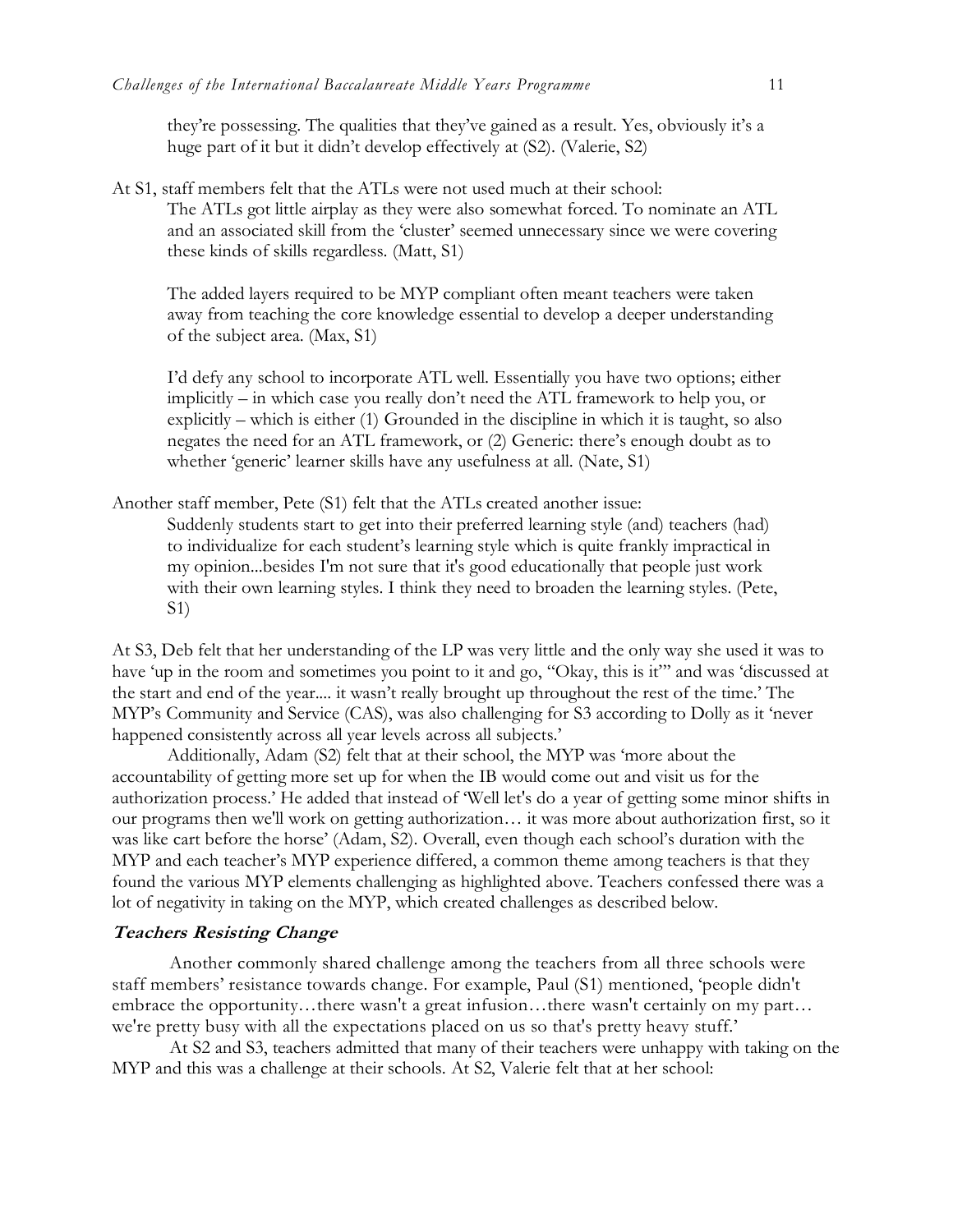People just associated IB with the principal that some of the staff didn't like because he was making too many changes. They just associated both together. I think the MYP was doomed from Day One for that regard. (Valerie, S2)

At S3, Bill said it was challenging to get staff on board because they felt 'the Australian curriculum is nationwide, why do we have to use the IB? There was a fair bit of negativity.' Additionally, Deb (S3) felt 'many of the teachers, not age-based but experience, were very negative to have another change…they keep getting comfortable with something and the new thing comes in…they feel like they are forced to do it… they don't do to it as well as they probably could have to the extent that it needs to be done to be successful.' This opinion was also shared by Janice (S3), who mentioned, 'In education, there's a lot of fads that come and go…sometimes people question the evidence behind jumping up at something especially when it takes a lot of time, a lot of money.'

Similarly, at S2, Kelly 'was confused as to why when we had a perfectly good (Australian Curriculum) option that we'd choose to implement the MYP, but we didn't get a choice (and) we were told we were doing it.' From a MYP Coordinator's viewpoint, Valerie (S2) felt that:

Sometimes teaching staff can be very stuck in their ways. It's the nature of the profession that when the door closes, you're in charge of the classroom. When someone tries to tell you how to teach or to change your practice, people can be very resistant to change. I know in (S2), you needed the support of staff, needed the principal to support us. You needed the leadership to support it fully and to shut down any negativity the minute it started…but there's so much politics in the background, you are just fighting a losing battle. (Valerie, S2)

Their current principal, Cory (S2), who joined the school a year after they adopted the MYP and therefore was not intimately involved in the implementation process nor in a classroom teaching context, thought teachers' pedagogy improved but 'their sense of efficacy decreased... (Teachers) felt that they weren't doing as competently or as good a job as they were doing pre-IB.' Participants in this study also faced other issues within their organization as they felt unsupported in coping with the MYP, which is described next.

#### **Organization**

#### **Limited Direction and/or Support**

At each school, participants felt confused due to limited support and/or direction from their leadership team. At S1, Matt shared that 'while running the MYP, the school had three different staff members who were responsible for its direction which ultimately resulted in a lack of consistency…priorities were identified then changed according to who was directing it.' Similarly, Paul felt the leaders at S1 were not 'really forceful, convincing' and did not provide 'strong support, practical support for them to say, "We're doing it and you got to get on-board with it."' This feedback was also shared by staff at S2.

At S2, all four teachers who participated in this study felt they did not receive support from their former principal, who pushed to adopt the MYP, or their MYP Coordinator. For example, Rose (S2) shared that 'the support just wasn't there to help us do what we needed to do...we felt disenchanted by what was expected of us.' Kelly (S2) also shared similar sentiments and mentioned that while 'more things were being implemented, less things were being communicated well by the MYP coordinator.' Other teachers at S2 also expressed the following:

Our opening meeting with new Principal (was) like, (if you) "don't like it, leave."…The principal that came in (and) the coordinator didn't necessarily work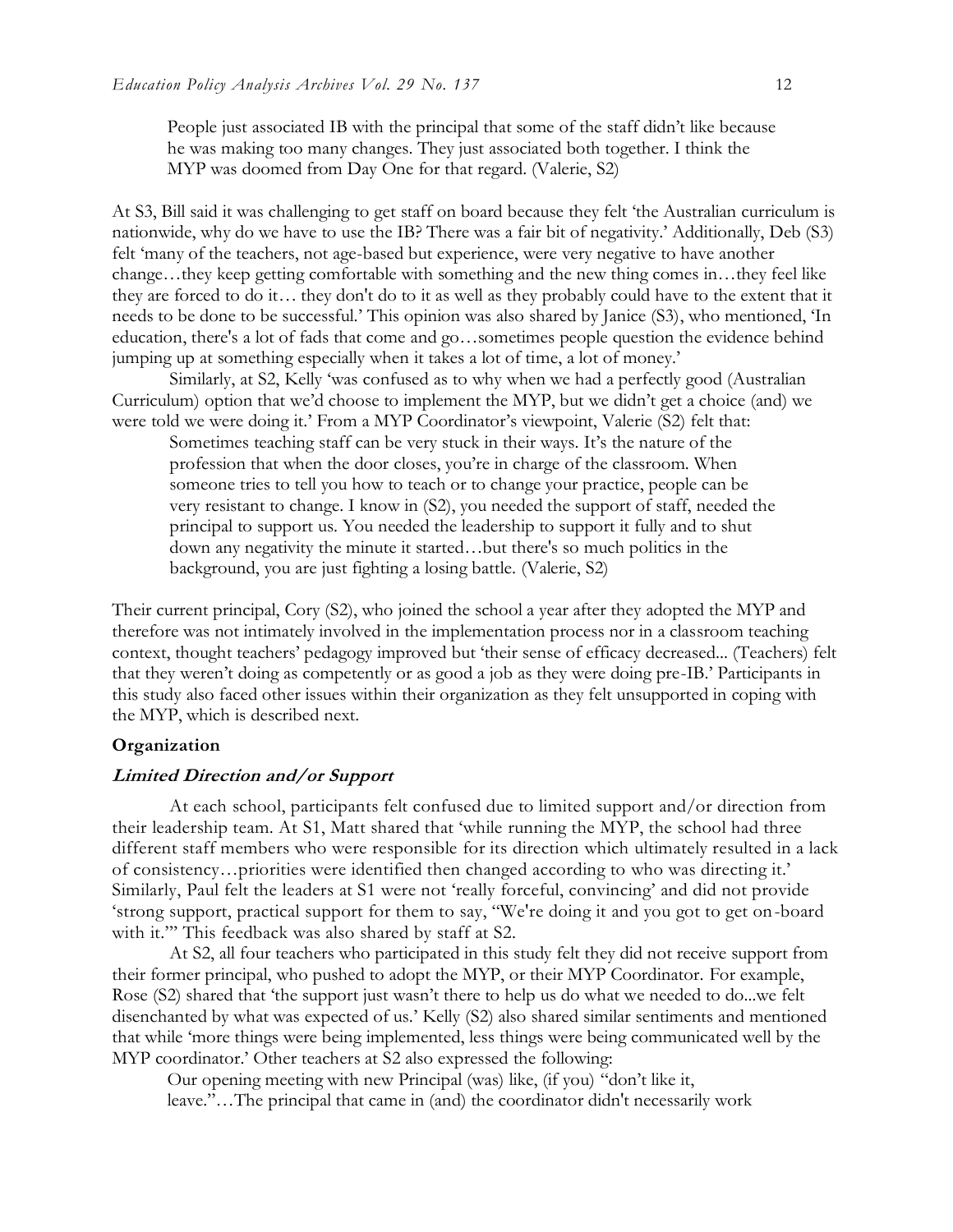with the staff (and) didn't get them on that journey…the coordinator didn't do the role that was required. It was more of a, "Here's the paperwork. Go on, read it. If you ask the questions, it's on the wiki, it's on the blog. Go on read it." If (teachers) asked for assistance, it was like sort it out yourself… For staff that may have not been trained in inquiry-based learning (and) in non-linear models of curriculum development, it was a little bit difficult. (Adam, S2)

(The Coordinator) didn't have an IB background either…she was still teaching for part of her time...her time was spread very thinly between the departments and I can honestly say hand on heart we got very little useful practical support because I believe she was still learning it as well. (Sandy, S2)

In terms of limited support, Deb (S3), who had joined the school after the MYP was established, felt that she could have received more guidance:

Because I come in after it had been established, I was in that gap...At the same time, no one thinks that you might need to have a bit of a rundown in how it actually works. I had to teach myself or seeking out help from staff that had been here longer and more experienced. I would have definitely benefited from a training day. (Deb, S3)

Participants from S3 felt they did not have much time to collaborate with other local MYP schools. Even though S3 was part of a cluster of MYP schools within a local area, Deb felt their engagement with the other MYP schools were limited:

Not utilized it to what it could be…I want to see how (MYP) works…I want my kids to engage with their kids…(students) need to see that there are other opportunities and other potentials out there. It would be good to actually utilize that partnership to its full extent and learn from one another. (Deb, S3)

Similarly, at S2, Sandy also felt like they were not given extra time at their school to cope with the additional demands on their workload since adopting the MYP, especially with implementing Personal Projects:

We haven't been given any time to implement this. Who on earth was going to take on board the Personal Projects, which is a massive undertaking in terms of time and energy commitment? (Sandy, S2)

When teachers feel unsupported in their work environment, they tend to experience more stress, which was another factor shared by participants from S2 and S3 as described in the following section.

#### **Increased Level of Stress Among Teachers and Teacher Turnover**

Teachers at S2 and S3 experienced increased stress levels due to teaching the MYP. At S2, Joy explained that teaching this IB programme 'increased the level of stress and burnout with teachers… I got sick four times that year which is not very normal for me… it was a lot of stress on our side.' This sentiment was also shared by Rose and Sandy (S2), who felt teachers became more stressed and there was more angst within their school. Additionally, Sandy (S2) added that 'things like staff morale (had) gone from very, very low during MYP to back to where it always was,' post-MYP. She also shared 'teachers became stressed because they hadn't had sufficient training' yet they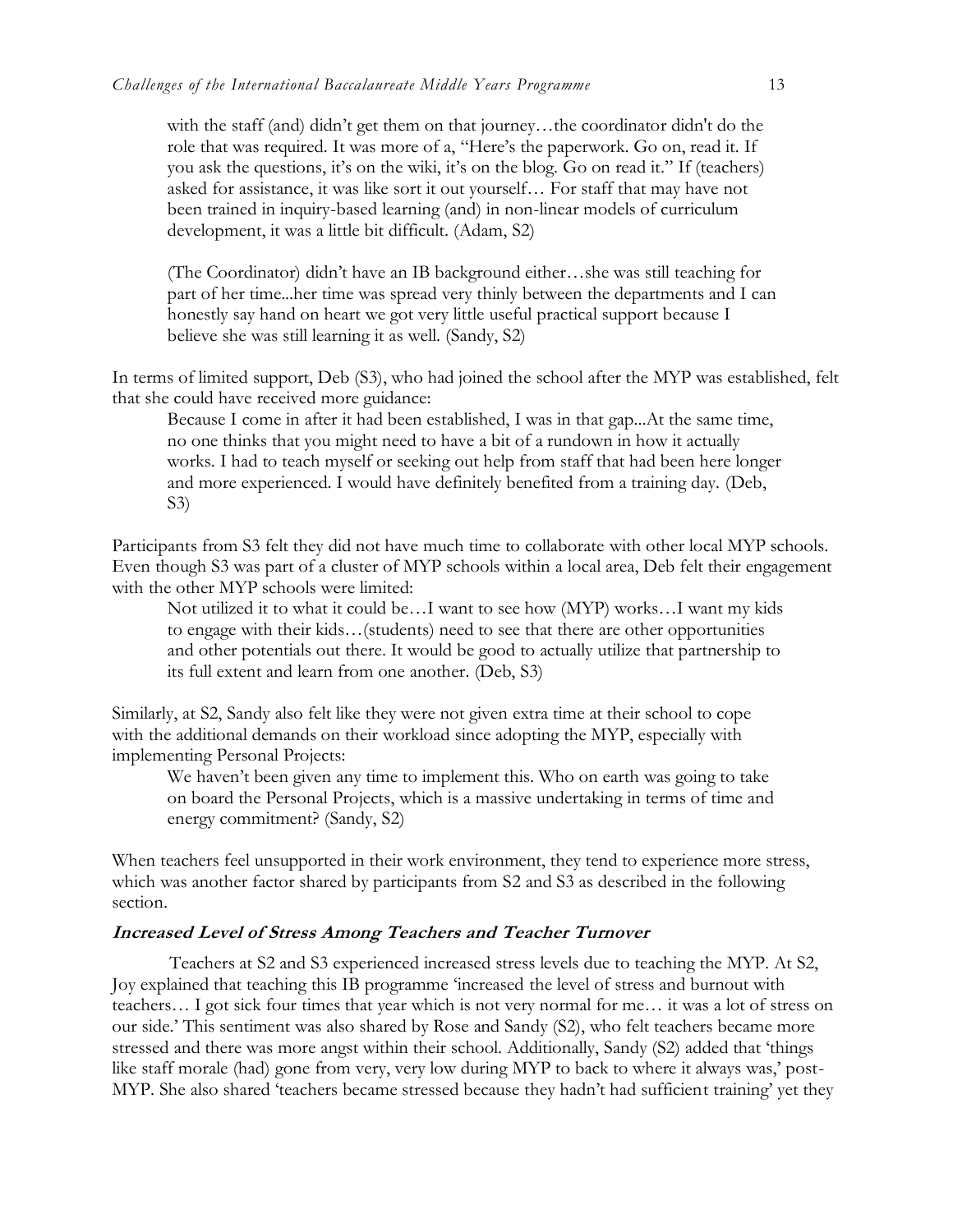had to use their time and energy to develop 'brand new assessments, brand new rubrics all in terms of the MYP' without getting the proper initial IB professional development (Sandy, S2).

At S3, Bill also shared similar experiences of staff feeling frustrated when teaching the MYP due to the constantly changing MYP framework:

It was seen as a chore by some teachers…they were always changing their curriculum and staff becoming frustrated with that…we would get used to the criteria, ways to assess unit planning, progress to learning and all of a sudden, they change the whole framework…everyone just got fed up… Because we had just gotten used to the whole program and then bang, it's hard to change it again. (Bill, S3)

Apart from increased stress, frustration and lack of support, some teachers did not embrace the professional development support given to them and felt these MYP training were costly, as described more next.

#### **Costly and Insufficient Professional Development (PD) Opportunities**

While teachers found it a perk to attend local and international MYP PD workshops to learn more about the MYP and network with other teachers globally, there were mixed opinions among participants regarding the frequency and/or the cost involved for such training. For example, due to high staff turnover at S3, Bill mentioned that providing PD for his new staff was expensive:

We had a high teacher turnover so we're always having to train new staff (which) becomes quite costly… Lot of the staff coming in from universities were unaware of the IB because they've been focusing on Australian curriculum so with the preservice teachers, I'm having to spend a lot of my time teaching them about IB. (Bill, S3)

Also, teachers from S2 and S3 talked about the cost factor of sending their staff interstate or overseas for these PDs. Dolly (S3) shared they rarely sent their teachers interstate or overseas as it was a 'huge cost and really extravagant for a school like ours.' Similarly, Cory (S2) thought these IB PDs were costly and it was a 'real impediment to get everyone trained or to be able to be accessing that in a way that's realistic.'

PDs were also provided inconsistently to staff at S2, according to the participants. One of the challenges is due to the unavailability of local MYP training (Cory, S2). Additionally, Adam (S2) shared the inconsistencies they faced with staff attending the PDs when they introduced the MYP at their school as most of his teaching colleagues only attending their first IB-run PD 'midway through the first year of actual implementation':

Not always did the most appropriate person go…it wasn't always the dean of learning area that went. Sometimes it was a classroom teacher that went so they might not necessarily have the expertise to readily translate it to their colleagues in terms of the requirements. Some of them were also teaching it so that they were coming to grips as an educator as well as the coordinator of the area... It was just a very poorly formed quilt. (Adam, S2)

Similarly, Deb (S3) felt that new staff members joining their school may require more external MYP training, instead of learning just from colleagues. Furthermore, 'in a one lesson release time where they are sticking by everything they have done in a day or two training,' understanding the MYP can be challenging (Deb, S3).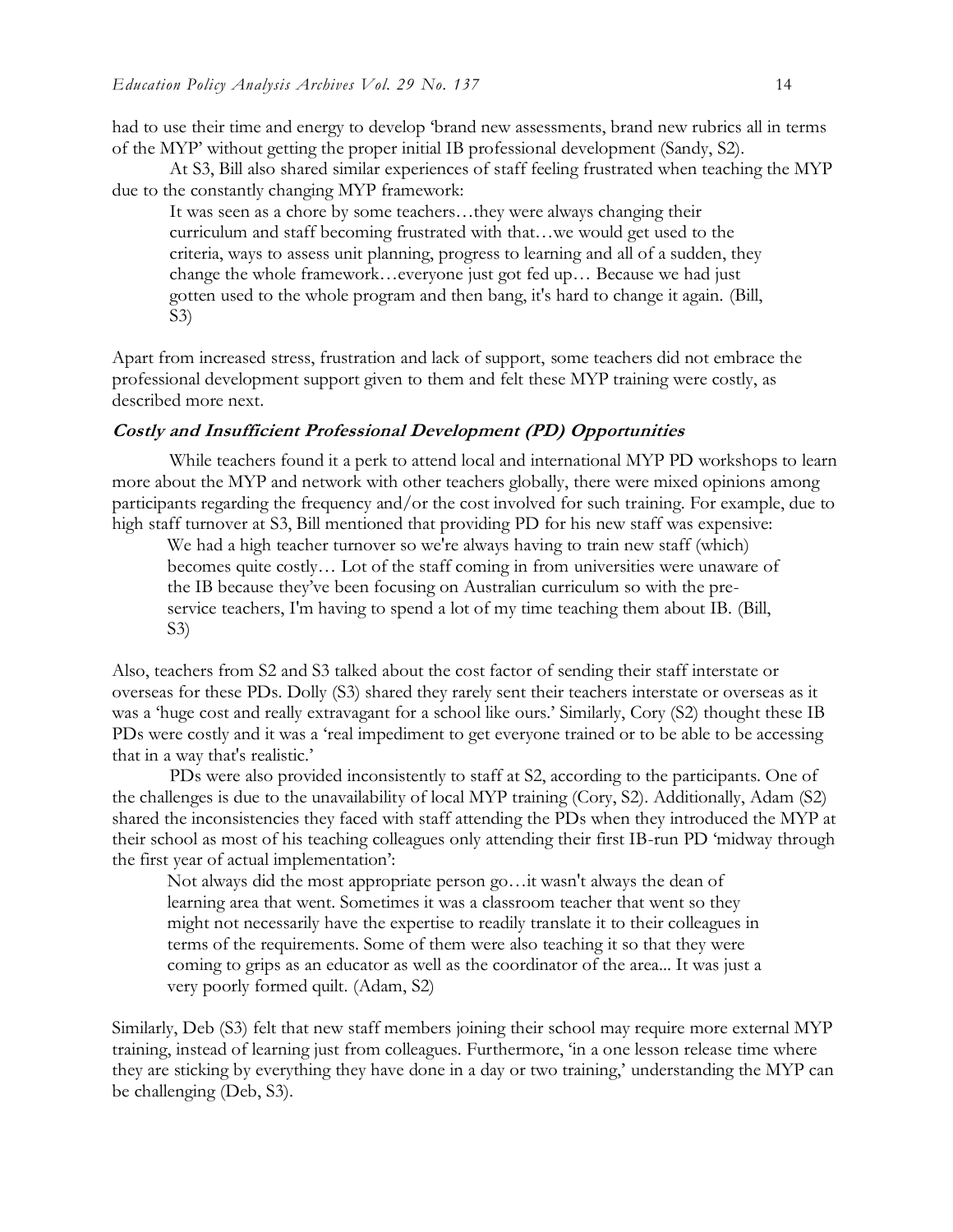At S1, Bob, Director of Teaching and Learning, mentioned he did not receive any MYP training but had the IB training for the 'Course Coordinator Level 2 for the DP' and was 'familiar with the (MYP) since my days in the UK.' His colleague, Pete (S1), noted that teachers 'didn't embrace the opportunity...We're busy with all the expectations placed on us...I'm not against PD but I'm very selective now. I certainly wouldn't be running, bursting my boiler to go to an MYP conference.' Beyond these organizational challenges, teachers also experienced issues with the curriculum, which are described next.

#### **Curriculum**

#### **Teaching the MYP Increased Teachers' Workload**

Staff from all three schools unanimously shared that one of the main drawbacks of the MYP was the substantial increase in paperwork. At S1, Matt felt 'the sheer weight of documents that came with the MYP that staff were suddenly expected to digest' was challenging. Additionally, Max (S1) shared that:

The MYP added a layer of complexity to the work of our staff and, as a result, there was a great variance in the quality of delivery. In many cases the unique aspects of each subject were lost in the various layers of MYP requirements. (Matt, S1)

Their mathematics teacher, Pete (S1), also felt that the MYP added pressure on their teachers and 'the workload of the teachers just went through the roof.'

Similarly, at S2, Kelly shared that 'teachers just didn't want to do it because it was too much hard work or just a program they didn't believe in' and due to that, they had 'a lot of unrest with different areas.' Additionally, Adam (S2) thought the MYP at their school 'became more about the paperwork and the framework in terms of accountability than it was about actual pedagogical changes and shifts in the curriculum.' Likewise, Cory (S2) felt the 'real drawbacks were the paperwork, planning documents (and) reporting, and these were hurdles many teachers struggled with.' For example, Rose (S2) shared that her students were given a 14-page document for a science experiment 'to count the number of turns on anemometer' and her Year seven students 'just freaked out.'

These challenges were also shared by S3's participants. Deb (S3) felt the 'unit planning was a bit over-the-top (and) your time could be better spent as a teacher doing more effective things that are going to help the class.' Similarly, Ray (S3) thought they spent a lot of time on 'just creating documents to have in a folder to say you've done that step as opposed to planning (and) programming really meaningful stuff.' Additionally, Dolly (S3) also felt 'the paperwork and the unit planning are pretty full on…they had to take the (Australian Curriculum's content) and be delivering that but under the IB framework.' Apart from increased workload, time factor hindered teachers' collaborative planning as described below.

#### **Interdisciplinary Units (IDUs) and Collaboration Among Teachers Were Challenging**

Teaching timetables were re-structured at all three schools after adopting the MYP and the lack of communal time among staff hindered their collaboration and planning. It was challenging for staff at S2 and S3 to get time together to develop IDUs due to timetable factors:

Some of the challenges, like timetabling and how schools are structured, made it really difficult to do interdisciplinary units well…too hard to get the same kids with the same teachers in the same place at the same time or just make it so that teachers have got enough time to sit down and collaborate and plan something out across the faculties. (Ray, S3)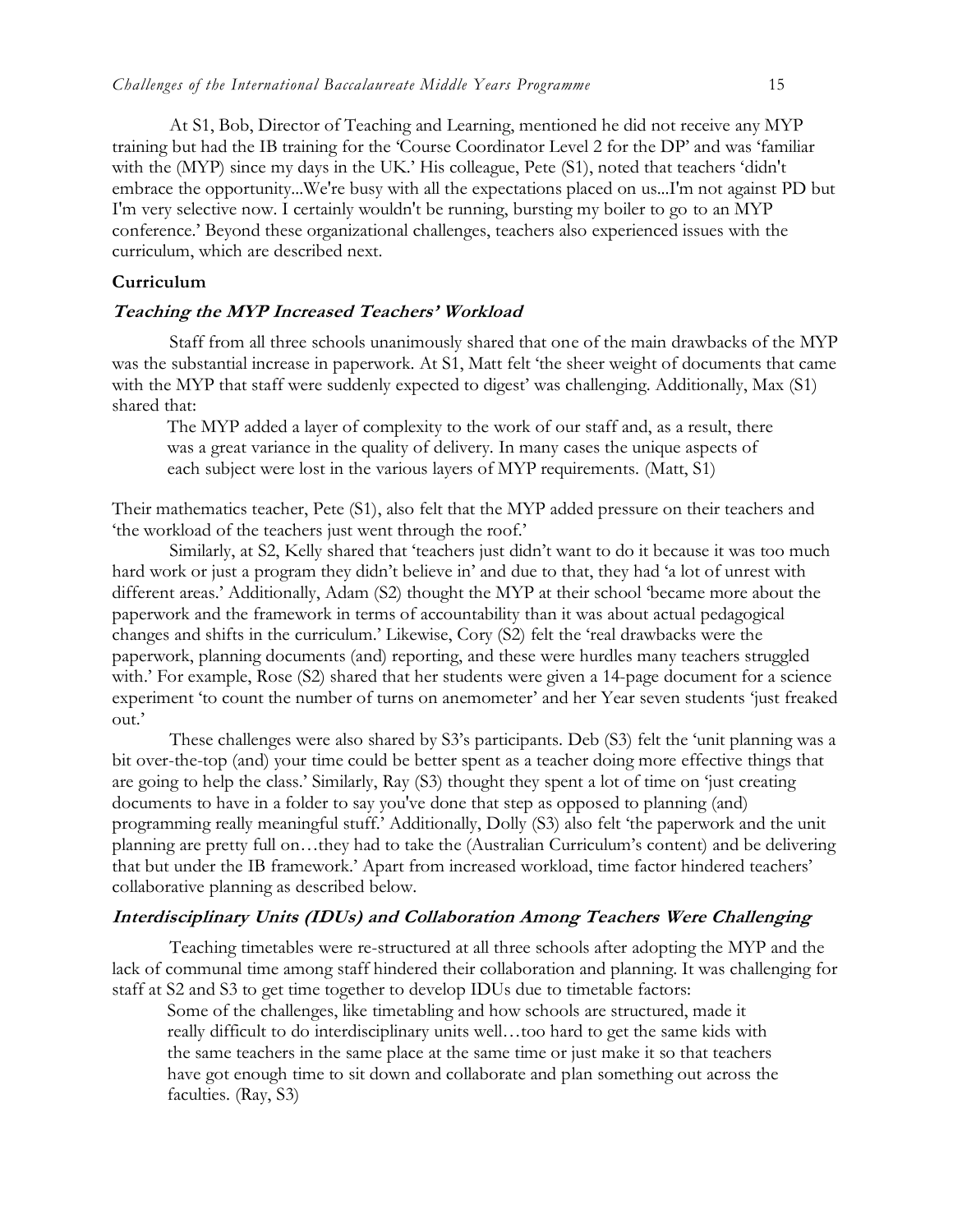There is a big timetabling issue...You got to have the same kids, running in the same classes, and have two teachers that want to do something together…we are running with the Australian curriculum content, so you got to find some content that can match…We haven't mastered that yet. (Janice, S3)

Timetabling made that hard because in Year Seven the kids could choose their electives, so they might choose dance, they might choose food... It means those kids all separated. My language kids who chose Indonesian might not be doing the same food subject. Some of them might be doing dance at the same time, so that was a logistics issue as well as far as interdisciplinary stuff. (Joy, S2)

Similarly, to carry out IDUs at S1, Matt shared that departments had to: Suspend their original content delivery in order to accommodate it…its success was always going to be limited and it was restricted to those subject areas who had some natural overlap, e.g. History / English or Science/ Maths…A focus on interdisciplinary units was seen as a distraction from the core business of individual subject areas and the absence of any assessment rubric for such ventures made the practicality of such units seem rather nebulous. (Matt, S1)

Apart from planning and collaboration challenges, schools also faced issues with the MYP assessment and standardization.

#### **Timetable and Assessment Issues**

First, many participants from each school experienced issues with the MYP's assessment format and added that reduced teaching time limited their ability to teach and assess their students. Valerie (S2) shared that some of her colleagues found 'the assessments were huge problems…some people hated them, they wanted content, rote learning.' She felt 'having to assess two criterion over the course of a year meant that we were over-assessing students' (Valerie, S2). Valerie (S2) also mentioned that 'it was challenging to grade Year 11 students with the AC's A to E grading format since they have 'just come through being marked out of eight and then being marked out of seven at the end of the year.' This viewpoint was also shared by her colleagues at S2 (Sandy, Rose & Kelly) and Dolly at School 3, who said:

There was this disconnect between being assessed to get an Australian Curriculum, the grading looks different, it's A to E. Then you jump into IB and all of a sudden you getting seven to one. Then you're back to (the Australian Curriculum) and you're getting an A to E again. (Dolly, S3)

At S3, teachers also found it challenging to carry out assessments due to time constraints, which made them feel like they were over-assessing students:

Some staff found it tough to meet all the expectations of the IB...we only had one lesson of health and PE a week…if you're going to do the IB program properly, how are we meant to assess all the criteria twice, in one lesson a week and open our year eight and nine programs which are only a semester? We have to cram them in because we have to assess each criteria twice within the semester…It was seen as a chore by some teachers. (Bill, S3)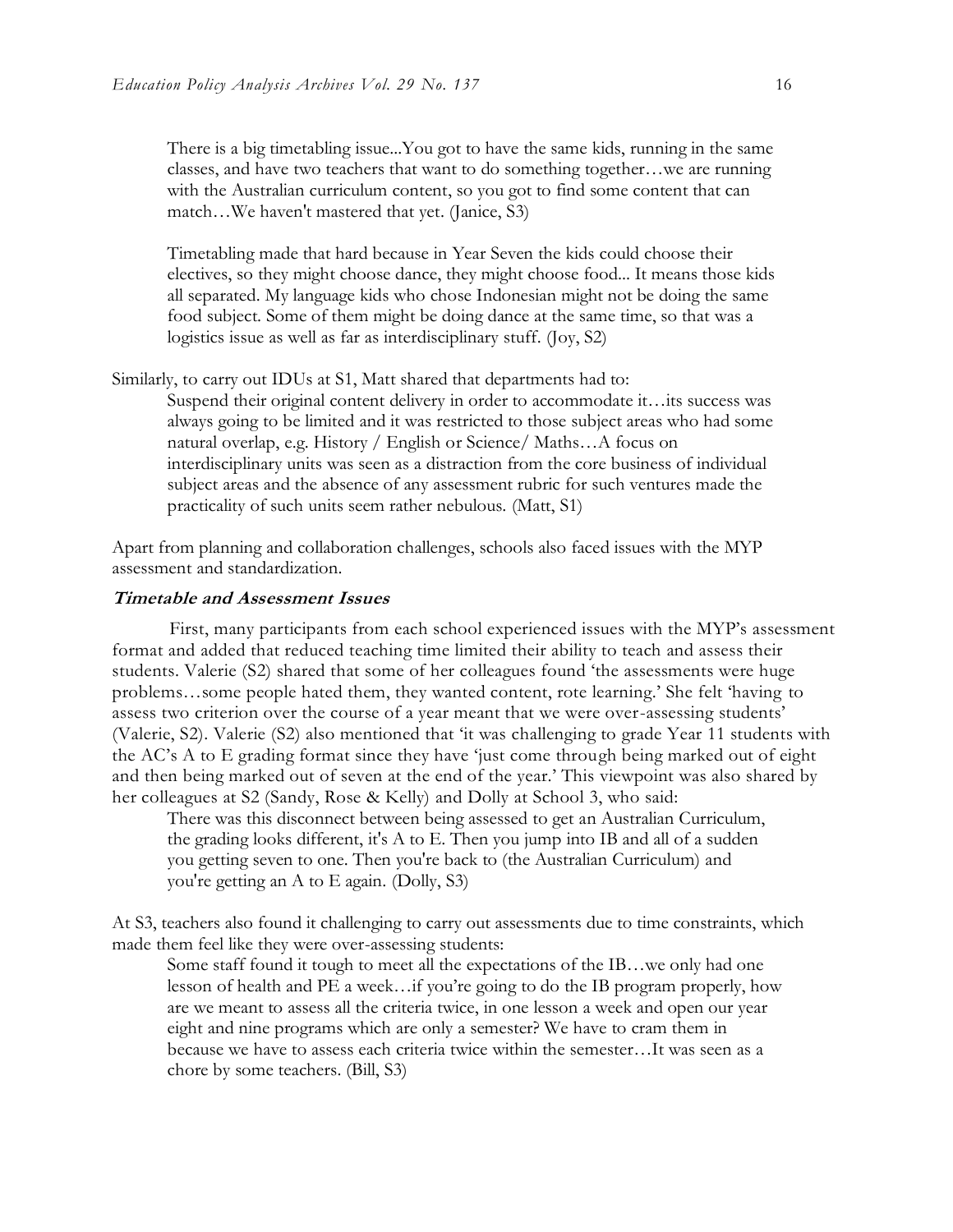Additionally, Deb (S3) felt that the assessments were difficult to comprehend and teachers had to 'simplify it and for lack of a better word, dumb down…so that it's engaging because they're still just little babies here at Years Six, Seven…seeing a sheet that works for an adult doesn't necessarily work for the kids.' Assessments were also viewed as confusing, according to Pete and Bob (S1):

It's very assessment-driven and it's looking at so many different criteria. I think there's so much time and energy arguing about standards and what determines how good someone is and so on. I don't think it's clear-cut …you had to assess all the criteria and then you had all these numbers for the criteria at the end… Back to the criteria, back to numbers, back to the criteria. This caused confusion. For some people, they gave equal weighting to all criteria then that changed, and then something else changed. They constantly modified it. (Pete, S1)

Impossible to standardized between subjects and hard to do so within subjects…they are invalid due to the fact that they don't stipulate what to assess and how to assess. (Bob, S1)

At S1, Bob also mentioned it was the MYP is 'unnecessary and limiting (and) the grading system is invalid,' and 'reducing all subjects to a 1-8 four category criteria makes little sense.'

Second, time shortage due to timetable inflexibilities at these three schools limited teachers' ability to teach effectively. For example, at S1, Max mentioned their 'timetable did not allow much flexibility in providing staff with the time needed to deliver a program as complex as the MYP.' Nate (S1) also mentioned that they 'were doing formative assessments every week at home and so it just became assessment driven for it…the accountability was beaten into us.' Teachers at S2 and S3 also shared their views on reduced hours of class time and timetabling issues, which impacted their teaching:

We went from seeing classes three times a week to two times a week because they needed to (increase the) hours in maths and English…science and HASS would have two sessions a week and math and English would have four sessions a week…twice a week wasn't quite enough to develop the relationship with the students, be able to assist them to develop their own ideas. (Rose, S2)

Very few true interdisciplinary units (were) run…there a big time tabling issue there…you got to have the same kids running in the same classes, and have two teachers that want to do something together....we are running with the Australian Curriculum so you got to find some content that can match. (Janice, S3)

At S2, teachers also felt they were rushed into teaching the MYP, did not have enough time to learn about it and only ran the MYP for a short duration at their school (Adam, S2). Kelly felt the MYP would have been more successful at S2 if they had taken it on for at least 10 years instead of just having it for two years. She felt if they 'had those policies in place, maybe we might have been a little more successful' (Kelly, S2). Additionally, Sandy (S2) reflected they could have been given more time initially to explore and engage with the MYP and plan 'maybe one unit in that year…everyone was given lots of time to actually prepare that unit (where they received) lots of help and IB experts looking at it' to help them get used to this IB programme. Beyond the challenges faced by teachers with teaching the MYP outlined above, there were a few other, less commonly mentioned issues that were shared by participants as shown in Table 3.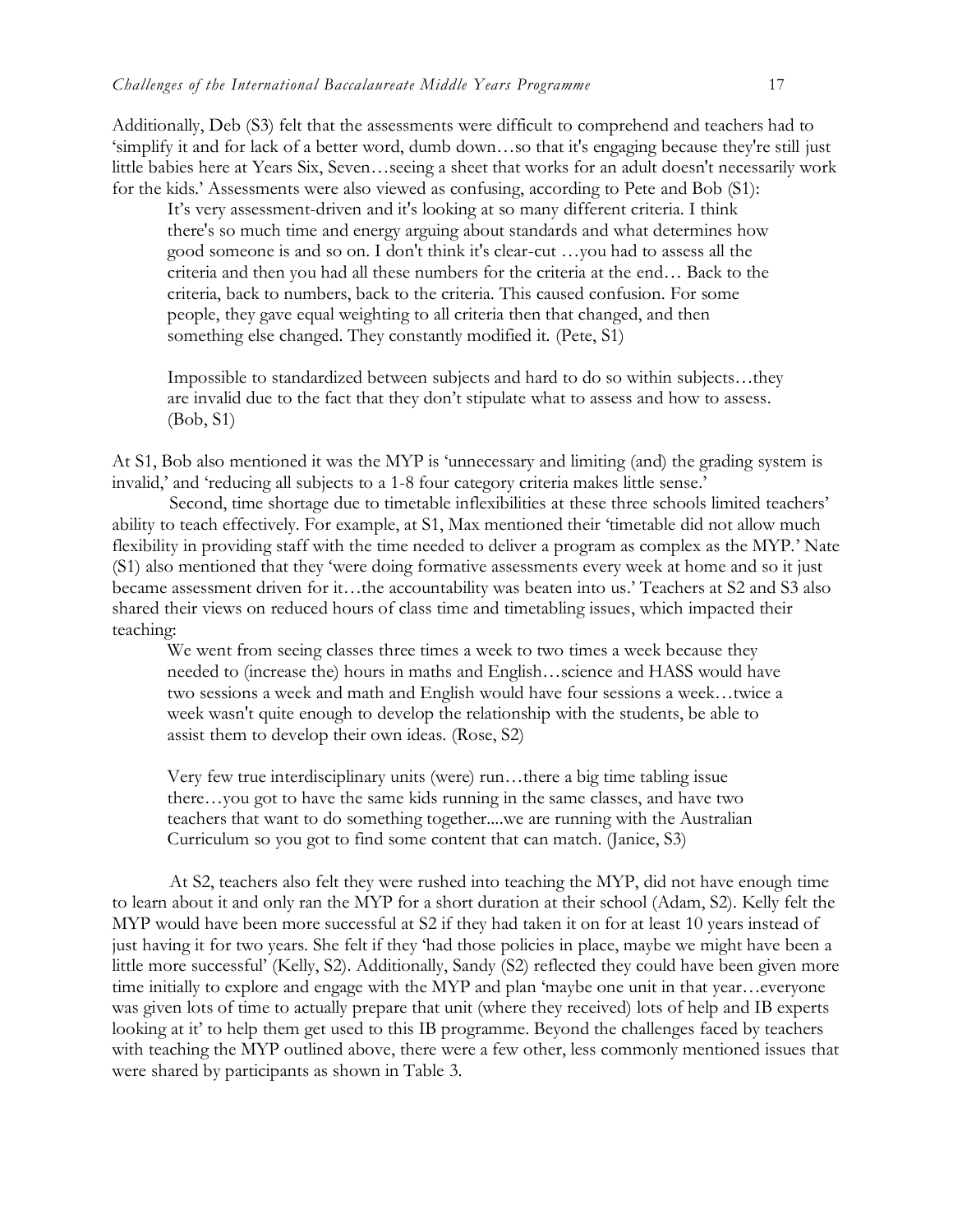# **Table 3**

*Other teaching challenges faced by participants*

| Under-prepared<br>to teach the MYP                                                           | 'There wasn't much independencevery didactic and teacher-<br>centeredshouldn't have been student directed necessarily all the time. When<br>you're 13-year-old, you need to learn how to do that. Particularly, when you come<br>out of a system that is very teacher driven It didn't shift pedagogical practice all<br>that muchThe staff were wanting to do, they just didn't know how to access it.<br>There were almost disenfranchised and disempowered' (Adam, S2)<br>Being uncertain and not having the confidence in the methodology, and teachers<br>don't like not knowing what they're doing. The whole profession is built around<br>that notion of the teacher being the expert especially in the senior school where<br>you are specialist teachers and they didn't feel that they had the specialist                                                                                                                                                                        |  |  |  |  |  |
|----------------------------------------------------------------------------------------------|---------------------------------------------------------------------------------------------------------------------------------------------------------------------------------------------------------------------------------------------------------------------------------------------------------------------------------------------------------------------------------------------------------------------------------------------------------------------------------------------------------------------------------------------------------------------------------------------------------------------------------------------------------------------------------------------------------------------------------------------------------------------------------------------------------------------------------------------------------------------------------------------------------------------------------------------------------------------------------------------|--|--|--|--|--|
| Too many<br>constant changes<br>to the MYP                                                   | knowledge to deliver the program.' (Cory, S2)<br>'the 'next chapter' MYP did not make the MYP simpler or more accessible, not<br>make planning of units more streamlined and clearer, not help to enable inquiry<br>learning to occur more naturallyguidance was technical and convoluted.' (Nate,<br>S <sub>1</sub> )                                                                                                                                                                                                                                                                                                                                                                                                                                                                                                                                                                                                                                                                      |  |  |  |  |  |
| curriculum                                                                                   | We would get used to the criteria, ways to assess unit planning and all of a<br>sudden they change the whole framework  everyone just got fed up.' (Bill, S3)                                                                                                                                                                                                                                                                                                                                                                                                                                                                                                                                                                                                                                                                                                                                                                                                                               |  |  |  |  |  |
| <b>MYP's features</b><br>are very similar<br>to the Australian<br>Curriculum's<br>components | Perhaps in countries that don't have a national curriculum (the MYP) could be<br>followedactually gives a very good structure for learning in those sorts of<br>environments. In Australia, they just seem to be doubling up on what has already<br>been considered in terms of the national curriculum that needs to be delivered.<br>We already have that, so we're compounding that with now different aspects we<br>have to deliver on top of the curriculum. I would say it's great in theorythe<br>reality is, unless you've got masses of money, time and very experienced teachers<br>in that area, it can be shambolic.' (Sandy, S2)<br>'(Australian Curriculum) really drew a lot of its ideas from IB. It's a terrific<br>framework and has a lot of IB-ness to ithaving a really good strong Australian<br>national curriculum meant that there's not necessarily a need (for the MYP). I can<br>imagine other countries that don't have a good strong national curriculum that |  |  |  |  |  |
| Challenges with<br>inquiry-based<br>model                                                    | the IB is perfect framework' (Dolly, S3)<br>'An inquiry-conceptual model is simply not the best way to teach certain subjects,<br>particularly Mathematics and Languages [skills and content-based, sequential and<br>cumulative]. Teachers really struggled to address the content-based required in<br>subjects when all of the assessment attention was on higher-level inquiry tasks.<br>Certainly, in many subjects the actual content (syllabus) for the course was<br>downplayed significantly, mostly because it was either absent from the criteria, or<br>relegated to criterion A only ('knowledge and understanding').' (Nate, S1)<br>"We've found the conceptual understandings when we were developing our<br>courses quite broad and a bit difficult to decipher.' (Kelly, S2)                                                                                                                                                                                               |  |  |  |  |  |
|                                                                                              | 'Formulaic teaching; lack of knowledge-based curriculum and poor preparation<br>for $Y11$ and $12'$ (Bob, S1)                                                                                                                                                                                                                                                                                                                                                                                                                                                                                                                                                                                                                                                                                                                                                                                                                                                                               |  |  |  |  |  |
|                                                                                              | Fixes a style of teaching and in an attempt to make teaching genuinely inquiry-<br>based (i.e. children co-constructing their own learning), instead makes teaching<br>delivery fixed and robotic.' (Bob, S1)                                                                                                                                                                                                                                                                                                                                                                                                                                                                                                                                                                                                                                                                                                                                                                               |  |  |  |  |  |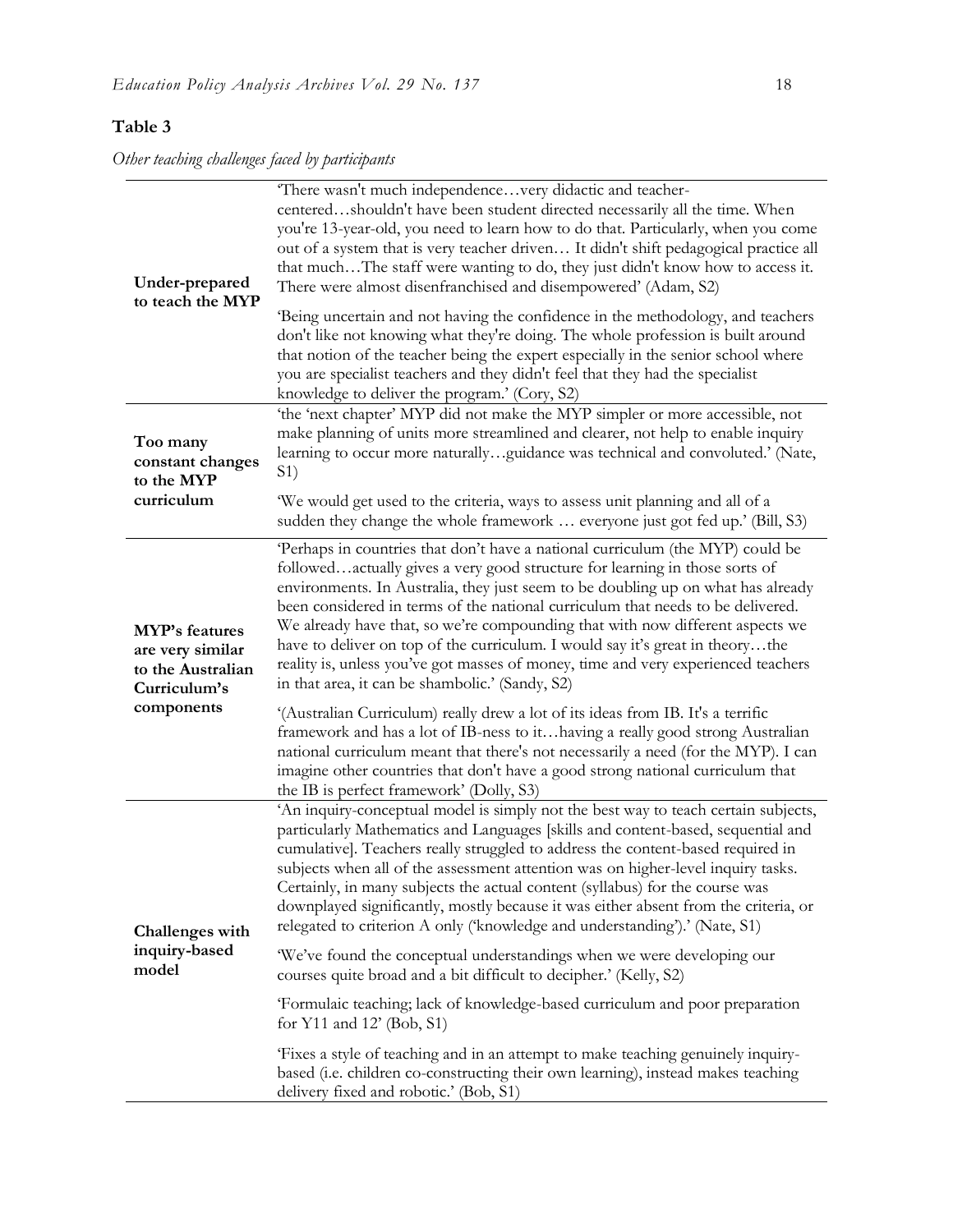#### **Discussion and Recommendation**

The MYP's Standards and Practices provided a suitable framework to capture the perspectives of participants. Philosophy, organization and curriculum are interlinked and interdependent. The stronger the belief (philosophy) and organizational supports, the stronger the commitment to curriculum and change (Dickson et al., 2019). Overall, our findings in this study suggest participants may have had limited understanding, support and/or appreciation of how the MYP worked, which could have contributed to the challenges they faced with the MYP.

The findings of this paper point to less of a deficiency of the MYP itself and more to aspects of the MYP that the school leadership could have managed more effectively. The failure of the MYP at these schools appeared to be due to the capacity of the leadership to negotiate ongoing demands of offering the MYP, while simultaneously needing to adhere to the requirements of the Australian Curriculum. The difficulties with timetabling, professional development, assessments, time given for collaborating planning and teacher resisting change, are issues that school leaders need to be prepared to deal with in order to implement the MYP successfully. Therefore, the leadership at schools offering the MYP must see it as a whole school approach and provide staff members with continual support and resources (Storz & Hoffman 2018) and create a collaborative culture (Hargreaves & Connor, 2018; Kools et al., 2020). Even though our sample size was small, the findings in this paper offer novel insight into the challenges of teaching from stakeholders at schools who have discontinued the MYP. These insights can offer prospective MYP schools the knowledge to guide them with implementing a curriculum reform more successfully.

Our findings were consistent with Bennie and Newstead (1999) in that participants in our study also faced great difficulties with the assessment format and MYP elements, such as the IDUs, lack of clarity and/or insufficient direction from their leaders. These factors contributed to staff at all three schools feeling stressed and disenfranchised with the MYP. Schools 2 and 3, which ran the MYP for only two and three years respectively, may not have adequately prepared for the adoption of the MYP and underestimated the amount of training and ongoing support required for teachers to be successful. Continuous PD and scheduling time to collaboratively plan the curriculum is necessary and an important factor when adopting the MYP (Dever & Raven, 2017; Fullan et al., 2015; Walters, 2007). Even at S1, which offered the MYP for seven years, staff members experienced significant frustration with the on-going demands and changes associated with the programme and felt that the school administration did not sufficiently promote the programme at their school. Additionally, the IB reviews and updates its programs every seven years and the MYP had been most recently revised around the time that the schools in this study gave up this IB programme. The additional requirement of having to accommodate the changing MYP may have further contributed to the staff members experiencing difficulties, which in turn may have been a factor in their decision to let the MYP go at their schools.

Additionally, limited resources to fund costly PD were reported by two of the three schools: S2, a private school that charges moderate fees, and S3, a public school. Participants from S1, a high-fee private school, did not report difficulties affording PDs. These findings suggest that even private schools that charge moderate fees may find the MYP too costly to maintain. Unsurprisingly, S3, a public school with fewer financial resources, less autonomy and more demands from its jurisdiction, faced challenges with affording these costly PDs. To help overcome this obstacle, policy makers could focus on promoting a more collaborative culture between staff members within and between other schools, so that educators can engage in collective PDs for continuous improvement (Fullan et al., 2015).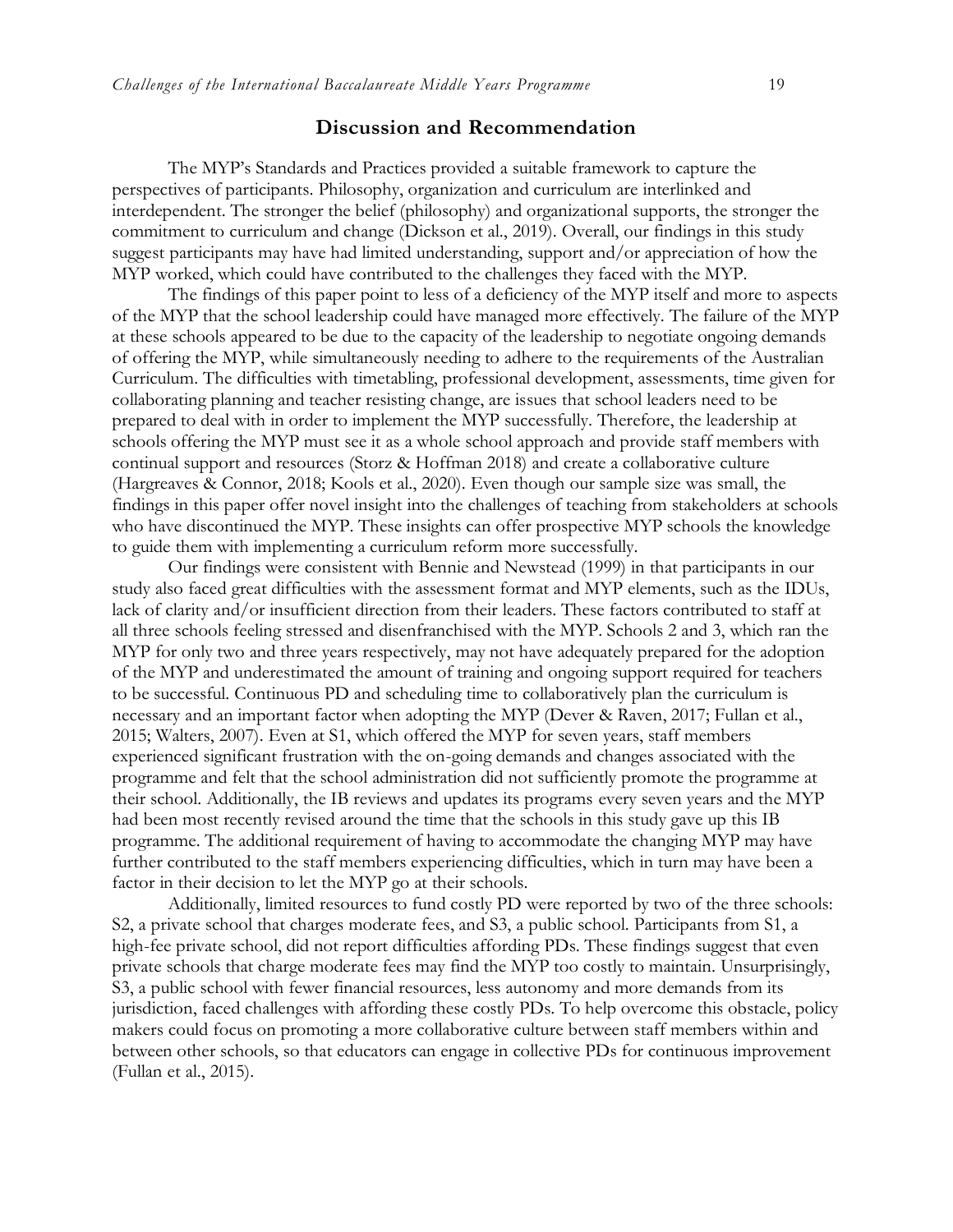Third, teachers from all three schools reported difficulties meeting the requirements of the MYP and the Australian Curriculum at the same time, especially in terms of assessments and grading. Our findings were consistent with Sizmur and Cunningham (2013), who found that teachers faced more workload managing the UK's national curriculum with the MYP, and with Perry et al. (2018), Valle et al. (2017), Visser (2010), and Williams (2013), who found that teachers had difficulties integrating the grading style of their national curricula with the MYP's grading format. Given the consistency of these findings, greater clarity from the IB about how to design assessments in schools that use a national curriculum in conjunction with an IB programme may enhance teachers' capacity to efficiently and sustainably. Local policy makers can further support schools by encouraging the development and sharing of country- or state-specific supplementary documentation (Darling-Hammond & Snyder, 1992; Fullan et al., 2015) that guides schools in relation to reconciling the MYP with the national curriculum. By encouraging a more effective shared and collaborative approach, each school would not have to feel like they are reinventing the wheel in isolation.

#### **Conclusion**

School administrative teams and teachers play a pivotal role in ensuring the effective implementation of and engagement with any curriculum. When school leaders implement a new framework, it is common for staff members to be challenged by its implementation. Staff at the schools in our study felt challenged with limited administrative support, time-related issues, costly PDs, which made them feel stressed and, in some cases, dampened the MYP's potential influence on their teaching practice. It is therefore important for leaders at current and future MYP schools to understand such challenges so that sufficient internal support from their leadership team and more school-specific guidance from the IB can be given to help teachers fully engage with MYP pedagogy and practices. Teachers reluctance to change practices hindered the effectiveness of MYP adoption. School leadership teams can support teachers by developing processes to promote and monitor pedagogical change through regular communication, time to plan and collaborate, and appropriate resources.

In addition, the IB could develop models for linking IB programmes with given national curricula, provide training that promotes deep understanding of the MYP, and increase their recognition of the leadership skills required of MYP coordinators. Addressing these inherent issues may free up time for school leaders and teachers to collaborate and best tailor the MYP to their school's individual context.

From the findings, policy makers can also refine policies to support staff members and leaders to better guide and manage possible organizational challenges that may occur and pedagogical changes required to implement the MYP wholeheartedly. Additionally, policy makers can also ensure that schools have enough teaching material and sufficient human and financial resources available to them to implement this programme successfully. Policy makers can also encourage collective collaboration between and among other schools within each state to minimize duplication of work related to compliance and planning. When policy makers and education authorities, the IB, school leaders and teachers work together, the conditions may improve for a more successful MYP implementation at Australian schools. These insights may also be useful for other contexts, especially those that have national or jurisdictional curricular frameworks.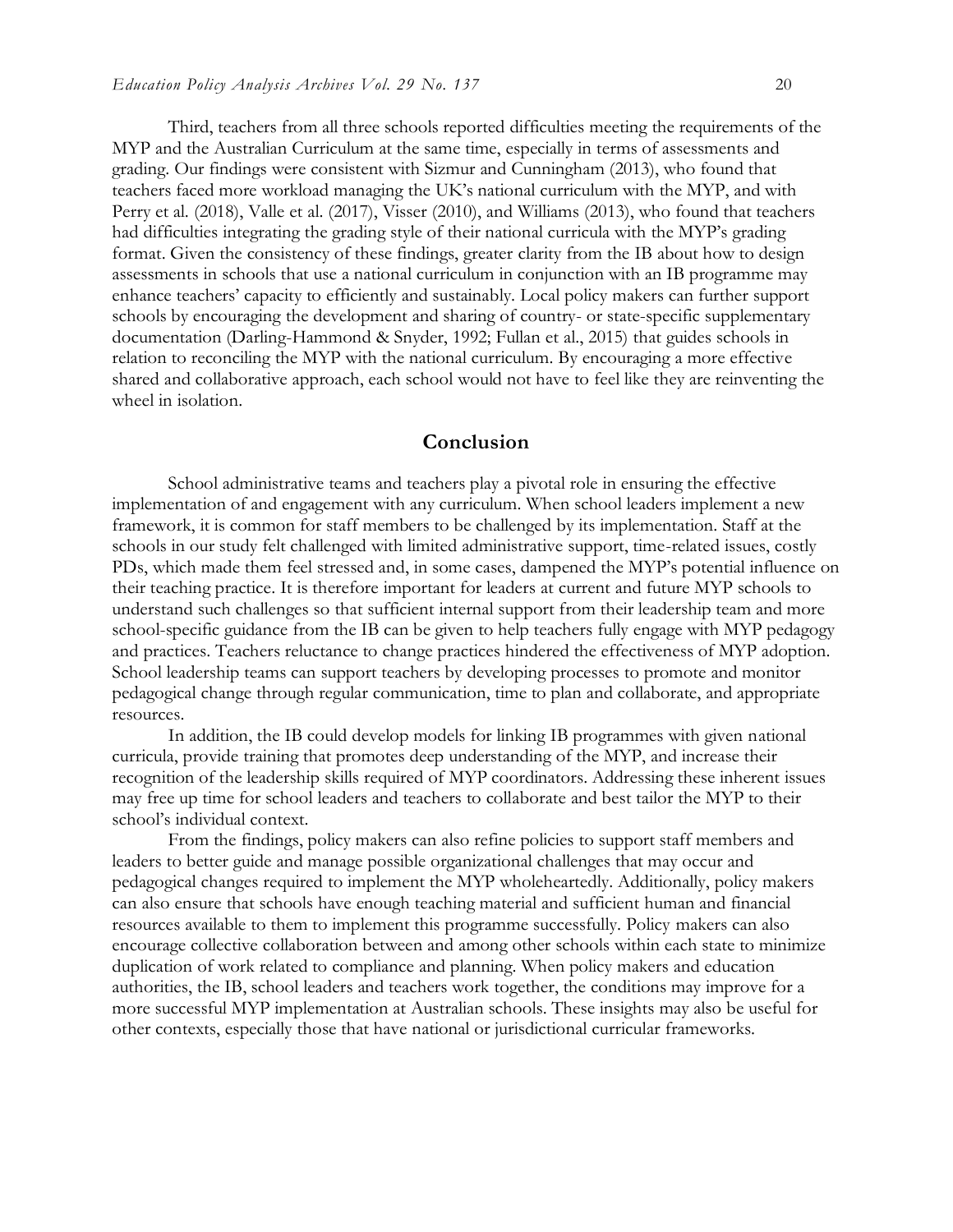#### **References**

- Alexander, N., & Choi, W. (2015). Looking beyond school walls: An environmental scan of Minneapolis public schools, 2004-2008. *Education Policy Analysis Archives*, *23*(1), 1–34. <https://doi.org/10.14507/epaa.v23.1492>
- Ateşkan, A., Dulun, Ö., & Lane, J. F. (2016). *Middle Years Programme (MYP) implementation in Turkey*. International Baccalaureate Organization.
- Australian Curriculum, Assessment and Reporting Authority. (2015). *What does the ICSEA value mean?* [http://docs.acara.edu.au/resources/About\\_icsea\\_2014.pdf](http://docs.acara.edu.au/resources/About_icsea_2014.pdf)
- Barnett, E. (2013). *Research summary: Implementation of the Diploma Programme in Ecuador's state schools*. International Baccalaureate Organization.
- Bennie, K., & Newstead, K. (1999). Obstacles to implementing a new curriculum. In M. J. Smit & A. S. Jordaan (Eds.), *Proceedings of the National Subject Didactics Symposium* (pp. 150–157). University of Stellenbosch.
- Bogdan, R., & Biklen, S. K. (1997). *Qualitative research for education.* Allyn & Bacon.
- Bunnell, T. (2015). The rise and decline of the International Baccalaureate Diploma Programme in the United Kingdom. *Oxford Review of Education*, *41*(3), 387-403. <https://doi.org/10.1080/03054985.2015.1035703>
- Burdic, S. A. (2012). *Expanding inclusivity in the International Baccalaureate programs.* [http://www.unomaha.edu/college](http://www.unomaha.edu/college-ofeducation/moec/_files/docs/publications/EDAD_9550_Burdic_Ressearch_Brief_Spring_%202013.pdf)[ofeducation/moec/\\_files/docs/publications/EDAD\\_9550\\_Burdic\\_Ressearch\\_Brief\\_Spring](http://www.unomaha.edu/college-ofeducation/moec/_files/docs/publications/EDAD_9550_Burdic_Ressearch_Brief_Spring_%202013.pdf) [\\_ 2013.pdf](http://www.unomaha.edu/college-ofeducation/moec/_files/docs/publications/EDAD_9550_Burdic_Ressearch_Brief_Spring_%202013.pdf)
- Burris, C. C., Wiley, E., Welner, K., & Murphy, J. (2008). Accountability, rigor, and detracking: Achievement effects of embracing a challenging curriculum as a universal good for all students. *Teachers College Record*, *110*(3), 571-607.
- Calnin, G., Waterson, M., Richards, S., & Fisher, D. (2018). Developing leaders for International Baccalaureate world schools. *Journal of Research in International Education*, *17*(2), 1-17. <https://doi.org/10.1177/1475240918790703>
- Charmaz, K. (2003). Grounded theory: Objectivist and constructivist methods. In N. K. D. Y. S. Lincoln (Eds.), *Strategies of qualitative inquiry* (2nd ed., pp. 249–291). Sage.
- Creswell, J. W. (2012). *Collecting quantitative data. In educational research: Planning, conducting, and evaluating quantitative and qualitative research* (4th ed., pp. 140-173). Pearson Education
- Darling-Hammond, L., & Snyder, J. (1992). Reframing accountability: Creating learner-centered schools. In A. Lieberman (Eds.), *The changing contexts of teaching* (Ninety-first yearbook of the National Society for the Study of Education, Part I, pp. 11-36). University of Chicago Press.
- Dever, R. & Raven, S. (2017). Intersection of principles: How this we believe and International Baccalaureate® align. *Middle School Journal*, *48*(4), 36-44. <https://doi.org/10.1080/00940771.2017.1343058>
- Dickson, A., Perry, L. B., & Ledger, S. (2017). How accessible is IB schooling? Evidence from Australia. *Journal of Research in International Education*, *16*(1), 65-79. <https://doi.org/10.1177/1475240917696037>
- Dickson, A., Perry, L. B., & Ledger, S. (2018). Impacts of International Baccalaureate programmes on teaching and learning: A review of the literature. *Journal of Research in International Education*, *17*(3), 240–261.<https://doi.org/10.1177/1475240918815801>
- Dickson, A., Perry, L. B., & Ledger, S. (2020). Letting go of the Middle Years Programme: Three schools' rationales for discontinuing an International Baccalaureate Program. *Journal of Advanced Academics*, *31*(1), 35–60. <https://doi.org/10.1177/1932202X19869006>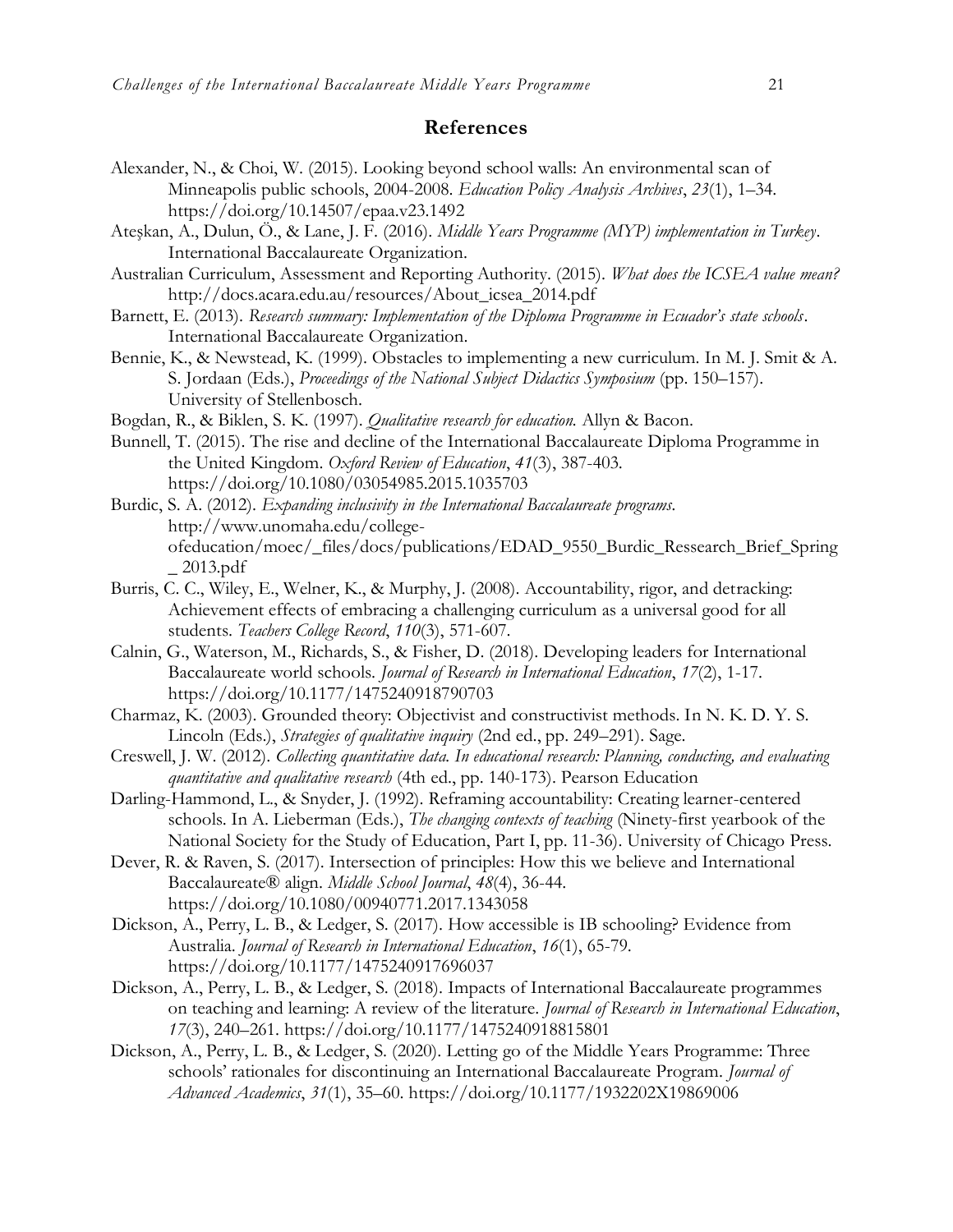- Doherty, C. (2012). Optimising meritocratic advantage with the International Baccalaureate Diploma in Australian schools. *Critical Studies in Education*, *53*(2), 183-196. <https://doi.org/10.1080/17508487.2012.672329>
- Doherty, C. (2013). Making a point of difference: The glocalised ecology of the International Baccalaureate Diploma in Australian schools. *Globalisation, Societies and Education*, *11*(3), 379– 397.<https://doi.org/10.1080/14767724.2012.761809>
- Fullan, M. G. (2001). *The new meaning of educational change* (3rd ed.). Teachers College Press. <https://doi.org/10.4324/9780203986561>
- Fullan, M. (2005). *Leadership & sustainability*. Corwin Press.
- Fullan, M. (2007). *Leading in a culture of change*. John Wiley & Sons.
- Fullan, M., Rincon-Gallardo, S., & Hargreaves, A. (2015). Professional capital as accountability. *Education Policy Analysis Archives*, *23*(15).<https://doi.org/10.14507/epaa.v23.1998>
- Goswami, A. (2016). International Baccalaureate a global league in education. *Digital Learning*. http:// $0-$

[search.proquest.com.prospero.murdoch.edu.au/docview/1782287691?accountid=12629](http://0-search.proquest.com.prospero.murdoch.edu.au/docview/1782287691?accountid=12629)

- Hall, J., Elder, T., Thompson, J. and Pollack, S. (2009). I*BNA—The Primary Years Programme Field Study*. Education and Policy Evaluation Center, University of Georgia at Athens. [https://www.ibo.org/globalassets/publications/ib-research/pyp/ib](https://www.ibo.org/globalassets/publications/ib-research/pyp/ib-pypoverviewreportwithoutschoolnames3-6-09.pdf)[pypoverviewreportwithoutschoolnames3-6-09.pdf](https://www.ibo.org/globalassets/publications/ib-research/pyp/ib-pypoverviewreportwithoutschoolnames3-6-09.pdf)
- Hargreaves, A., & Connor, M. (2018). Collaborative professionalism: When teaching together means learning for all. Corwin.
- Hargreaves, A., & Fullan, M. (2012). *Professional capital: Transforming teaching in every school.* Teachers College Press.
- Hargreaves, A., & Shirley, D. (2012). *The global fourth way.* Corwin Press.
- Hayden, M. (2006). *Introduction to international education: International schools and their communities*. Sage.
- Hayden, M., & Thompson, J. (2001). International education: Principles and practice. Routledge.
- Hill, I. (2006). Do International Baccalaureate programs internationalise or globalise? *International Education Journal*, *7*(1), 98-108.
- Hill, I. (2006). International Baccalaureate programmes and educational reform. In C. Hughes (Eds.), *Secondary education at the crossroads* (pp. 15-68). Springer. [https://doi.org/10.1007/1-4020-](https://doi.org/10.1007/1-4020-4668-5_2) [4668-5\\_2](https://doi.org/10.1007/1-4020-4668-5_2)
- International Baccalaureate Organization (IBOa). (n.d.). *Australia*. <https://www.ibo.org/country/AU/>
- International Baccalaureate Organization (IBOb). (n.d.). *Benefits for teachers*. <https://www.ibo.org/benefits/benefits-for-teachers/>
- International Baccalaureate Organization (IBOc). (n.d.). *Programme standards and practices*. [http://www.ibo.org/globalassets/publications/become-an-ib-school/programme](http://www.ibo.org/globalassets/publications/become-an-ib-school/programme-standards-and-practices-en.pdf)[standards-and-practices-en.pdf](http://www.ibo.org/globalassets/publications/become-an-ib-school/programme-standards-and-practices-en.pdf)
- International Baccalaureate Organization. (2014). *MYP: From principles to practice*. Author.
- Kidson, P. (2019). *Principals' perspectives on leading International Baccalaureate schools in Australia* (Doctoral dissertation). University of Sydney, Australia.
- Kidson, P., Odhiambo, G., & Wilson, R. (2018). The International Baccalaureate in Australia: Trends and issues. *Compare: A Journal of Comparative and International Education*, *49*(3), 1-20. <https://doi.org/10.1080/03057925.2017.1415751>
- Kirk D., & MacDonald, D. (2001). Teacher voice and ownership of curriculum change. *Journal of Curriculum Studies*, *33*(5), 551-567.<https://doi.org/10.1080/00220270010016874>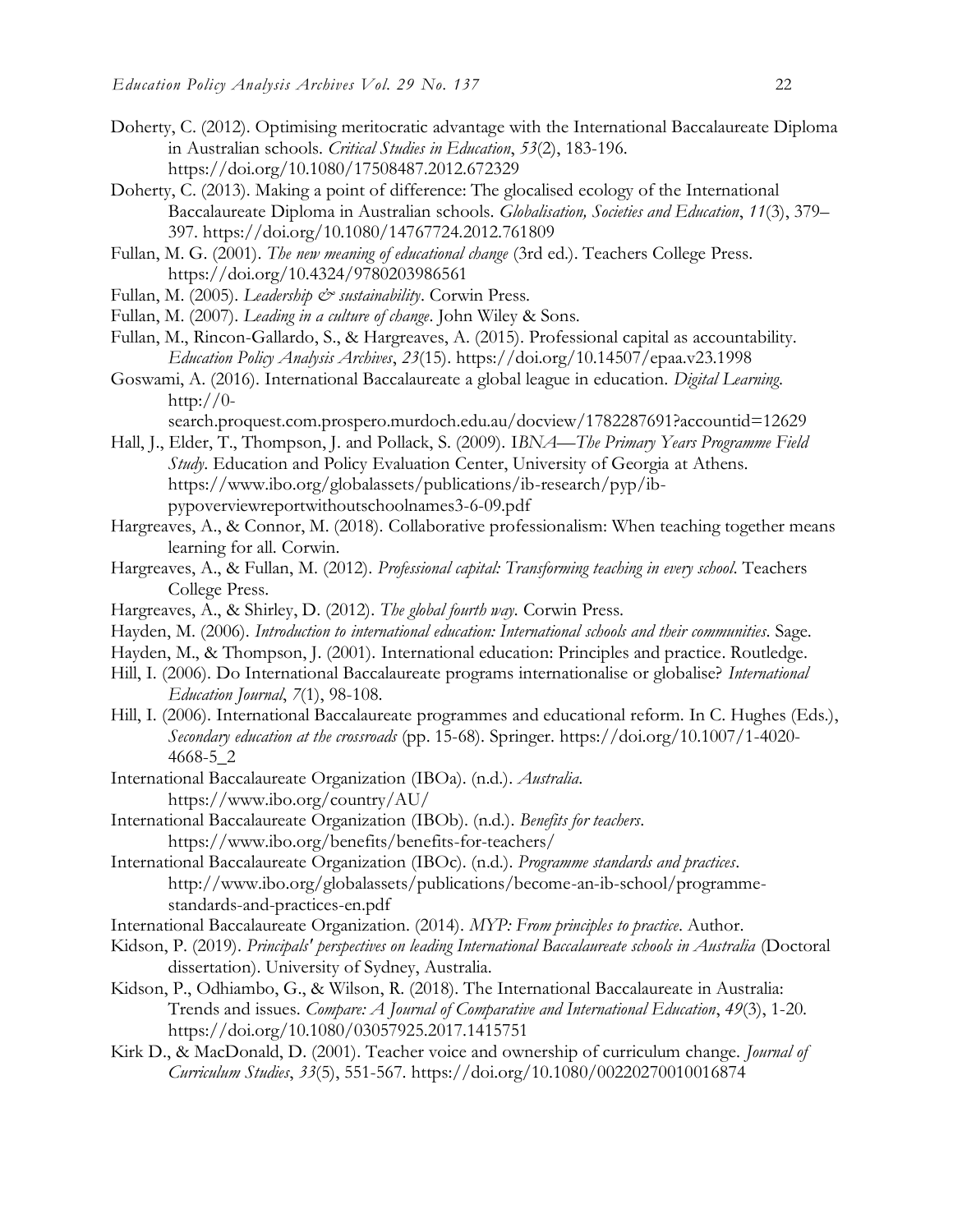- Kools, M., Stoll, L., George, B., Steijn, B., Bekkers, V., & Gouedard, P. (2020). The school as a learning organisation: Concept and measurement. *European Journal of Education*, *55*(1), 24–42. <https://doi.org/10.1111/ejed.12383>
- Ledger, S. (2017). The International Baccalaureate standards and practices as reflected in the literature (2009-2016). *International Schools Journal*, *37*(1), 32-44.
- Lee, M., Hallinger, P., & Walker, A. (2012). A distributed perspective on instructional leadership in International Baccalaureate (IB) schools. *Educational Administration Quarterly*, *48*(4), 664–698. <https://doi.org/10.1177/0013161X11436271>
- Lee, M., Hallinger, P., & Walker, A. (2012). Leadership challenges in international schools in the Asia Pacific region: Evidence from programme implementation of the International Baccalaureate. *International Journal of Leadership in Education*, *15*(3), 289-310. <https://doi.org/10.1080/13603124.2011.605475>
- Marshall, C., & Rossman, G. B. (2011). *Designing qualitative research* (5th ed.). Sage.
- Nappi, J. S. (2014). The teacher leader: Improving schools by building social capital through shared leadership. *Principal's Research Review*, *9*(6), 29-34.
- Patton, M. Q. (2002). *Qualitative research*  $\mathcal{O}$  *evaluation methods* (3rd ed.). Sage.
- Perna, L. W., May, H., Yee, A., Ransom, T., Rodriguez, A., & Fester, R. (2015). Unequal access to rigorous high school curricula: An exploration of the opportunity to benefit from the International Baccalaureate Diploma Programme (IBDP). *Educational Policy*, *29*(2), 402-425. <https://doi.org/10.1177/0895904813492383>
- Perry, L., Ledger, S., & Dickson, A. (2018). *What are the benefits of the International Baccalaureate Middle Years Programme for teaching and learning? Perspectives from stakeholders*. International Baccalaureate Organisation.
- Pushpanadham, K. (2013). *A critical analysis of the International Baccalaureate Primary Years Programme in India.* Department of Educational Administration, the Maharaja Sayajirao University of Baroda.
- Rizvi, F., Acquaro, D., Quay, J., Sallis, R., Savage, G., & Sobhani, N. (2014). *IB Learner Profile: A comparative study of implementation, adaptation, and outcomes in India, Australia, and Hong Kong*. [https://minerva](https://minerva-access.unimelb.edu.au/bitstream/handle/11343/51011/IB%20Report_2104_Rizvi_lpin3countriesreportfinal.pdf?sequence=1)[access.unimelb.edu.au/bitstream/handle/11343/51011/IB%20Report\\_2104\\_Rizvi\\_lpin3co](https://minerva-access.unimelb.edu.au/bitstream/handle/11343/51011/IB%20Report_2104_Rizvi_lpin3countriesreportfinal.pdf?sequence=1) [untriesreportfinal.pdf?sequence=1](https://minerva-access.unimelb.edu.au/bitstream/handle/11343/51011/IB%20Report_2104_Rizvi_lpin3countriesreportfinal.pdf?sequence=1)
- Singh, M. & Qi, J. (2013). *21st century international mindedness: An exploratory study of its conceptualisation and assessment*. Centre for Educational Research, University of Western Sydney.
- Sizmur, J., & Cunningham, R. (2013). *International Baccalaureate Middle Years Programme (MYP) in the UK*. National Foundation for Educational Research.
- Sperandio, J. (2010). School program selection: Why schools worldwide choose the International Baccalaureate Middle Years Program. *Journal of School Choice*, *4*(2), 137-148. <https://doi.org/10.1080/15582159.2010.483916>
- Stillisano, J. R., Waxman, H. C., Hostrup, J., & Rollins, K. B. (2011). Case studies of eight Texas schools implementing International Baccalaureate programs. *Journal of Ethnographic & Qualitative Research*, *5*(3), 171-185.
- Stobie, T. D. (2007). Coherence and consistency in international curricula: A study of the International Baccalaureate diploma and middle years programmes. In M. Hayden, J. Levy & J. Thompson (Eds.), *The SAGE handbook of research in international education* (pp. 140–151). Sage. <https://doi.org/10.4135/9781848607866.n13>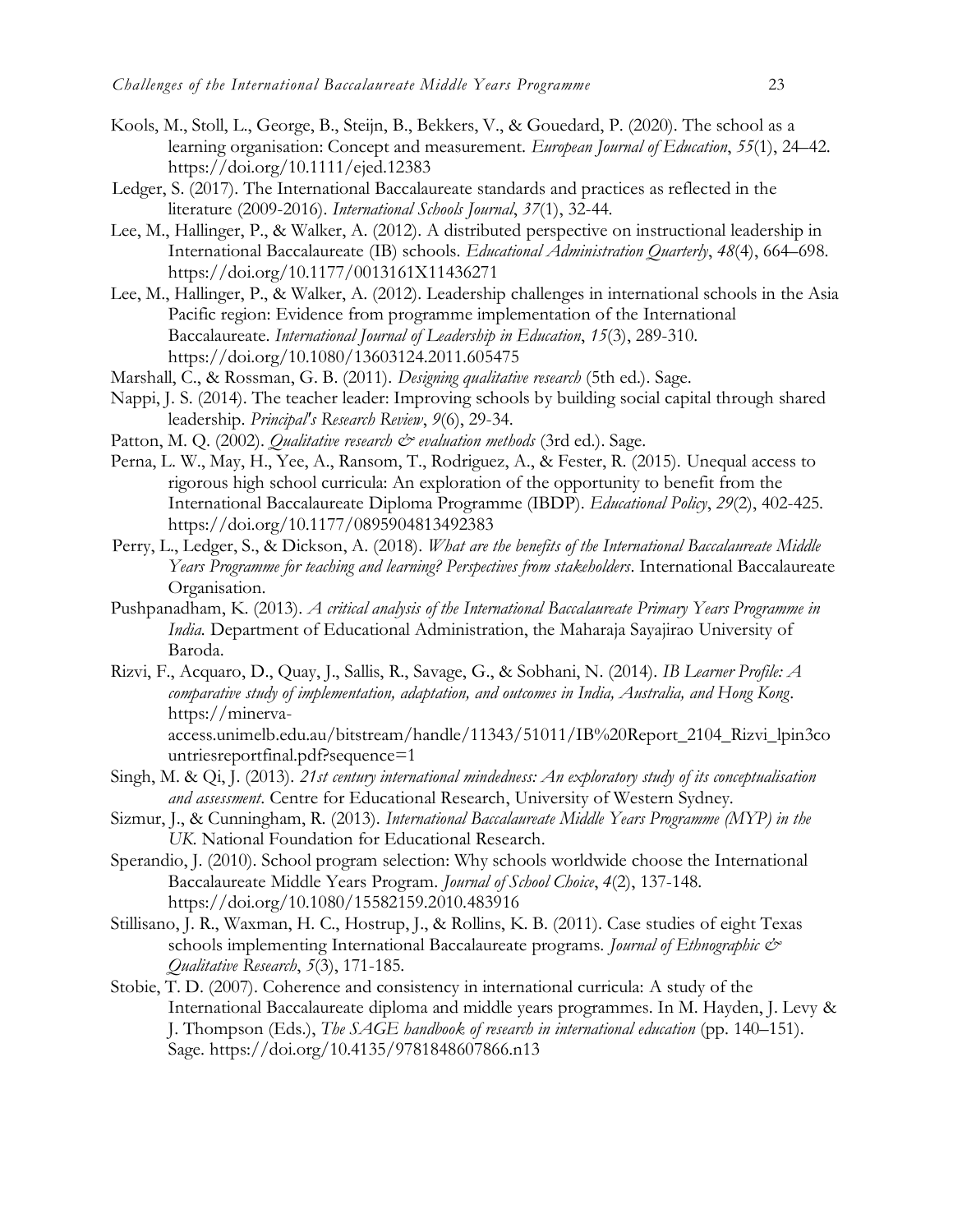- Storz, M., & Hoffman, A. (2018). Becoming an International Baccalaureate Middle Years Program: Perspectives of teachers, students, and administrators. *Journal of Advanced Academics*, *29*(3), 216–248.<https://doi.org/10.1177/1932202X18770171>
- Snyder, J., & Bristol, T. J. (2015). Professional accountability for improving life, college, and career readiness. *Education Policy Analysis Archives*, *23*(16).<https://doi.org/10.14507/epaa.v23.2002>
- Thompson, A. G. (1992). Teachers' beliefs and conceptions: A synthesis of the research. In D. A. Grouws (Eds.), *Handbook of research on mathematics teaching and learning: A project of the National Council of Teachers of Mathematics* (pp. 127-146). Macmillan.
- Tshiredo, L. L. (2013). *The impact of the curriculum change in the teaching and learning of science: A case study in under-resourced schools in Vhembe district*. Unpublished Master of Education dissertation. Pretoria: UNISA.
- Twigg, V. V. (2010). Teachers' practices, values and beliefs for successful inquiry-based teaching in the International Baccalaureate Primary Years Programme. *Journal of Research in International Education*, *9*(1), 40-65. <https://doi.org/10.1177/1475240909356947>
- Valle, J. M., Menéndez, M., Manso, J., Garrido, R., & Thoilliez, B. (2017). *Implementation and outcomes of the International Baccalaureate (IB) Middle Years Programme (MYP) in Spanish schools*. International Baccalaureate Organization.
- Visser, A. (2010). International education in a national context: Introducing the International Baccalaureate Middle Years Programme in Dutch public schools. *Journal of Research in International Education, 9*(2), 141-152.<https://doi.org/10.1177/1475240910370816>
- Walker, A., Bryant, D., & Lee, M. (2014). *The International Baccalaureate continuum: Student, teacher and school outcomes.* The International Baccalaureate Organization.
- Walker, A., & Lee, M. (2018). Weaving curriculum connections in International Baccalaureate (IB) schools. *Peabody Journal of Education*, *93*(5), 468-485. <https://doi.org/10.1080/0161956X.2018.1515837>
- Walters, W. N. (2007). *A case study of implementing an International Baccalaureate Middle Years Programme: Teachers' motivation and perceptions towards change*. (Doctoral dissertation). Available from ProQuest Dissertations & Theses A&I. (UMI No. 3268589).
- Williams, J. (2013). *Dilemmas and challenges in IB Middle Years Programme (MYP) implementation: A case study research of Swedish IB MYP schools and the impact of Swedish school laws*. [https://www.ibo.org/contentassets/4ccc99665bc04f3686957ee197c13855/executivesumma](https://www.ibo.org/contentassets/4ccc99665bc04f3686957ee197c13855/executivesummary_williams_final.pdf) [ry\\_williams\\_final.pdf](https://www.ibo.org/contentassets/4ccc99665bc04f3686957ee197c13855/executivesummary_williams_final.pdf)
- Wolanin, N., & Wade, J. (2012). *International Baccalaureate Middle Years Program: Teacher perceptions*. International Baccalaureate Organization.
- Yamamoto, B. A., Saito, T., Shibuya, M., Ishikura, Y., Gyenes, A., Kim, V., Mawer, K., & Kitano, C. (2016). *Implementation and impact of the dual language International Baccalaureate Diploma Programme (DP) in Japanese secondary schools*.

[https://www.ibo.org/contentassets/d1c0accb5b804676ae9e782b78c8bc1c/research-dp-in](https://www.ibo.org/contentassets/d1c0accb5b804676ae9e782b78c8bc1c/research-dp-in-japan-full-eng.pdf)[japan-full-eng.pdf](https://www.ibo.org/contentassets/d1c0accb5b804676ae9e782b78c8bc1c/research-dp-in-japan-full-eng.pdf)

- Yemini, M., & Dvir, Y. (2016). International Baccalaureate as a litmus test revealing conflicting values and power relations in the Israeli education system. *Discourse: Studies in the Cultural Politics of Education*, *37*(2), 310-323. <https://doi.org/10.1080/01596306.2015.1023700>
- Yin, R. K. (2009). *Case study research: Design & methods* (4th ed). Sage.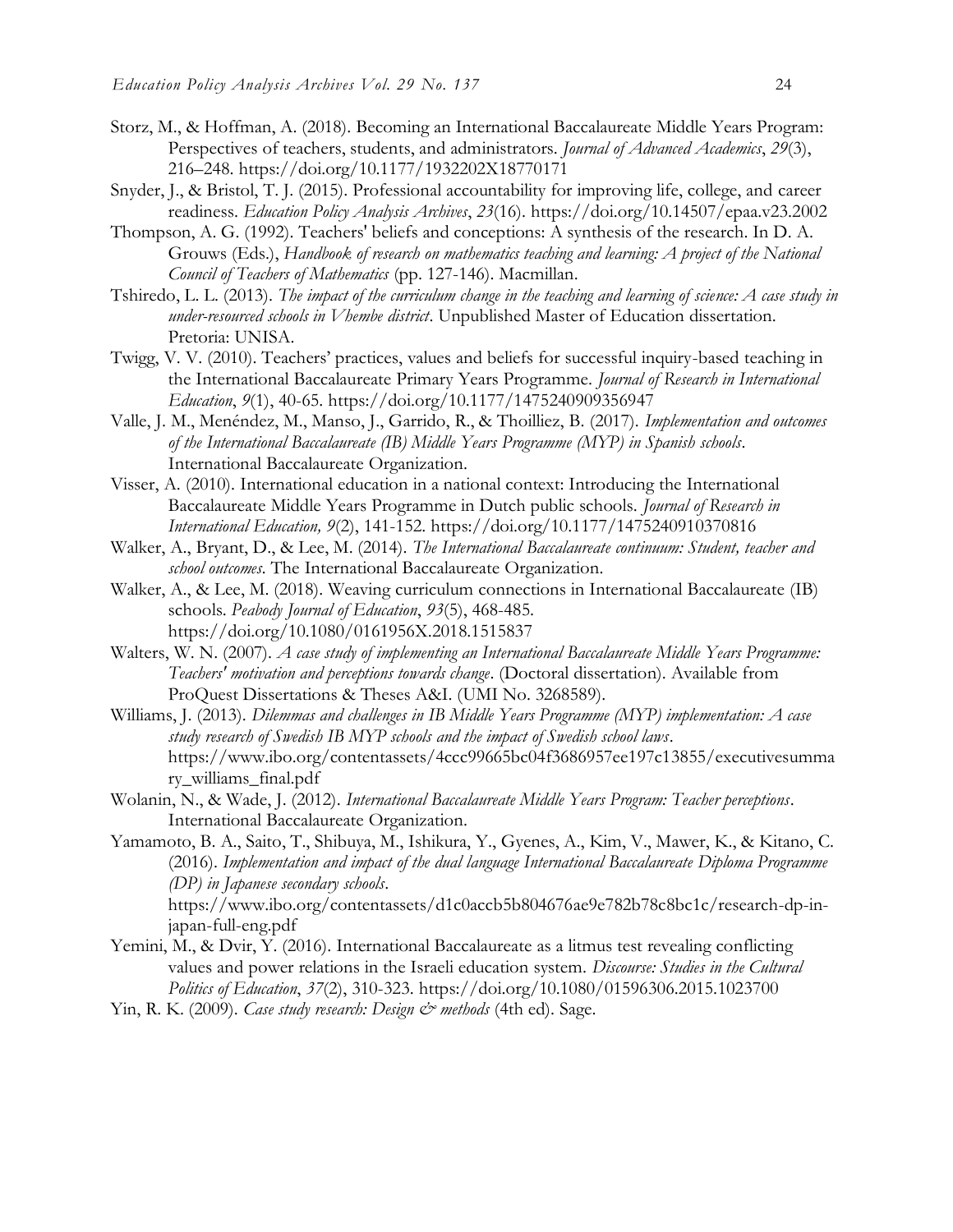# **Appendix A**

#### **Interview questionnaire for teachers**

- 1) Background questions
	- a) How long have you been working at this school?
	- b) Where did you work before coming to this school?
	- c) How long have you been teaching?
	- d) For how long did you work with IB programs before the school ceased offering it?

e) Could you tell me about the depth of training you received while you were engaged with the MYP?

f) How confident do you think you were with understanding how the MYP works and how to implement it in your classroom?

2) Impact of the Middle Years Programme (MYP) on teaching and learning

a) If a parent asked you about what MYP is, how would you respond to that? How would you explain the MYP to others? Broadly speaking, what impact did the MYP have at your school when you offered it?

- b) What were the benefits of the MYP on teaching in your school?
- c) What limitations or challenges did the MYP have on teaching in your school?
- d) What benefits did the MYP have on learning in your school?
- e) What limitations or challenges did the MYP have on learning in your school?

3) Why do you think your school has chosen to no longer offer the MYP?

4) Other than what you have described so far, were there any adverse effects of offering the MYP?

5) Were there any other advantages or disadvantages associated with your experience in offering the MYP?

6) Would you encourage other schools to consider adopting the MYP? Why?

7) Do you have any recommendations for the IBO? For the Department of Education? For other schools in relation to the MYP?

8) Is there anything else about the MYP that you would like to give your opinion about, which we may not have discussed already?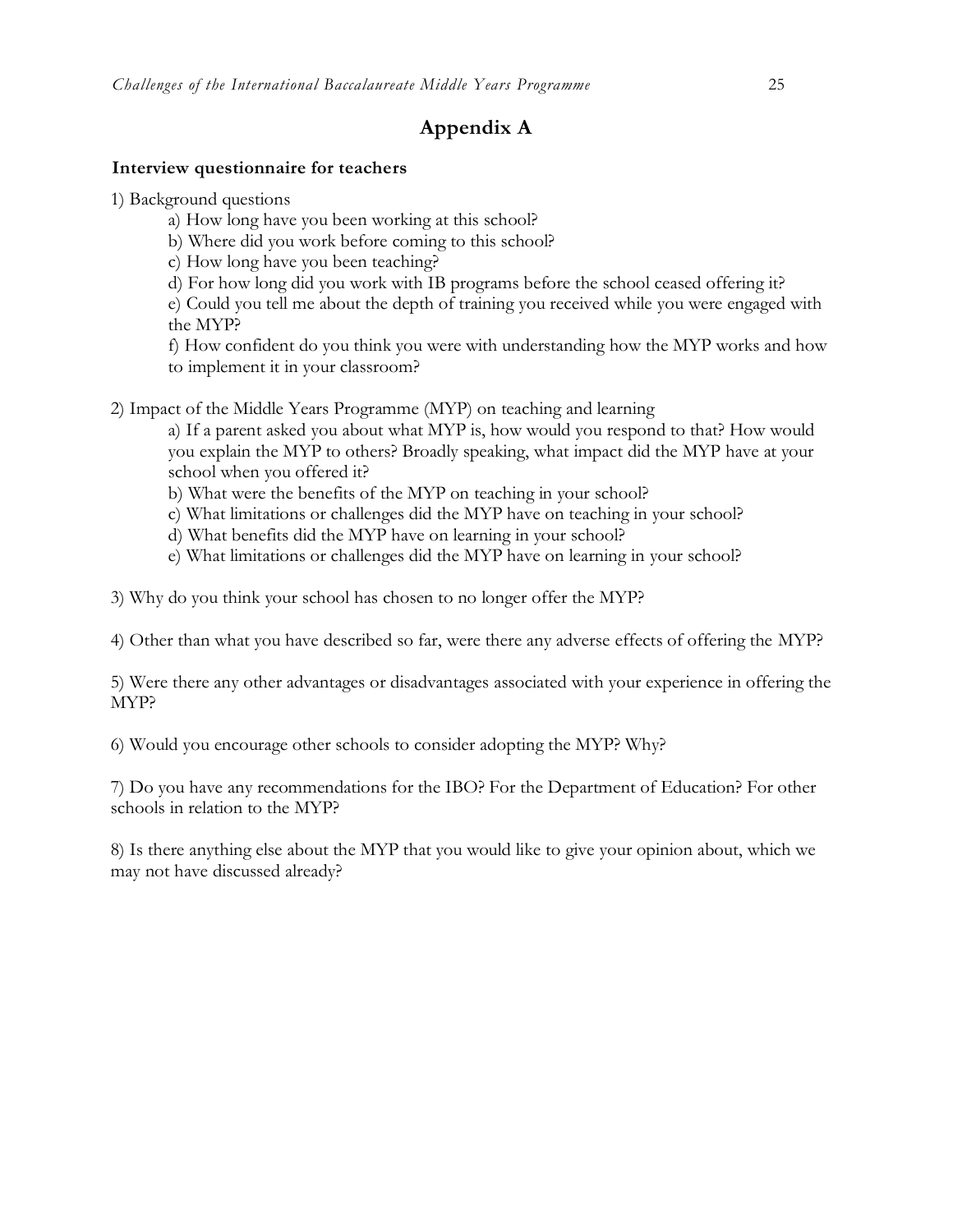## **Appendix B**

#### **Interview questionnaire for principals and former MYP Coordinators**

- 1) Background questions
	- a) How long have you been working at this school?
	- b) Where did you work before coming to this school?
	- c) How long have you been working in this capacity (as a principal or IB coordinator)?
	- d) How long have you been working in the education field?
	- e) For how long did you work with IB programs?
	- f) How confident do you think you were with understanding how the MYP works and how to implement it at your school?
- 2) Impact of the Middle Years Programme (MYP) on teaching and learning
	- a) If a parent asked you about what MYP is, how would you respond to that? How would you explain the MYP to others? Broadly speaking, what impact did the MYP have at your school when you offered it?
	- b) Broadly speaking, what impact did the MYP have at your school when you offered it?
	- c) What were the benefits of the MYP on teaching in your school?
	- d) What limitations or challenges did the MYP have on teaching in your school?
	- e) What benefits did the MYP have on learning in your school?
	- f) What limitations or challenges did the MYP have on learning in your school?
- 3) What were your initial reasons for taking up the MYP?
- 4) Why has your school chosen to no longer offer the MYP?
- 5) Were there any adverse effects of offering the MYP?

6) Did you experience any other advantages or disadvantages associated with your experience in offering the MYP?

7) Would you encourage other schools to consider adopting the MYP? Why?

8) Do you have any recommendations for the IBO? For the Department of Education? For other schools?

9) Is there anything else about the MYP that you would like to give your opinion about, which we may not have discussed already?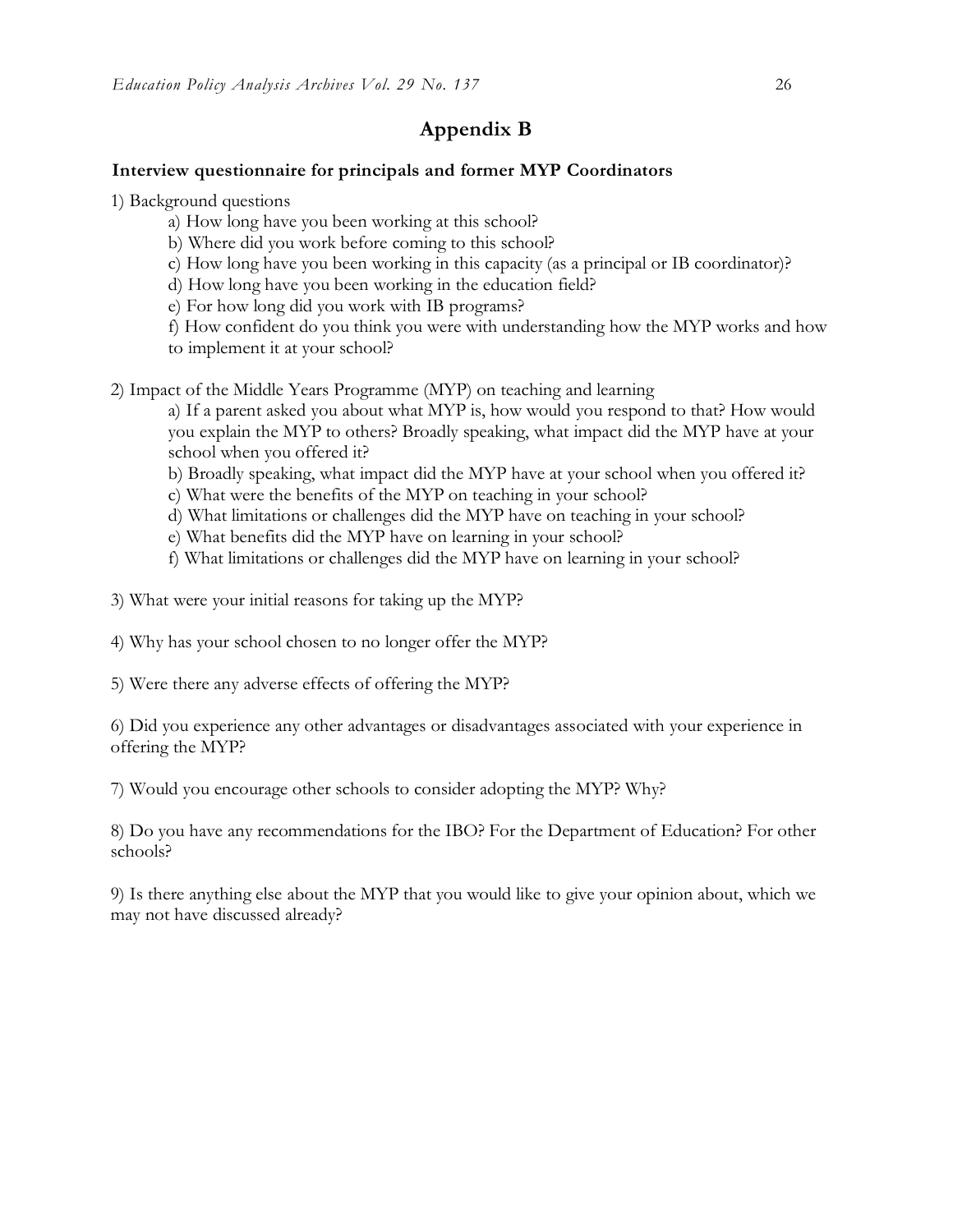### **About the Author**

#### **Anisah Dickson**

Murdoch University [Anisah.Dickson@murdoch.edu.au](mailto:Anisah.Dickson@murdoch.edu.au) <https://orcid.org/0000-0003-4063-4457>

Anisah Dickson completed her Doctor of Education at Murdoch University in Western Australia. In her thesis, she explored why Australian schools are letting go of the International Baccalaureate Middle Years Programme. International education is an area of interest due to her wealth of experience teaching English for six years at an International Baccalaureate accredited school in Singapore. She analysed issues in international education as part of her Master of Education, specialising in Leadership, Policy and Change.

#### **Laura B. Perry**

Murdoch University [L.Perry@murdoch.edu.au](mailto:L.Perry@murdoch.edu.au) <https://orcid.org/0000-0003-4252-2379>

Laura B. Perry is Professor of comparative education, sociology of education, and education policy at Murdoch University. She conducts research about inequalities of educational opportunities, experiences and outcomes as they occur between schools and education systems, and the policies and structures that shape them. She is particularly interested in the causes and consequences of school socioeconomic segregation. Her interest in International Baccalaureate programmes is based on its potential to develop a wide range of student outcomes and to reduce educational inequalities.

#### **Susan Ledger**

University of Newcastle [susan.ledger@newcastle.edu.au](mailto:susan.ledger@newcastle.edu.au) <https://orcid.org/0000-0001-7050-1001>

Professor Susan Ledger is Dean of Education at University of Newcastle. She is an advocate for the teaching profession and committed to preparing graduates to teach in diverse contexts around the globe. Her research explores the intersection of international and rural education policy and practices. She recently introduced simulation into initial teacher education within Australia. Susan draws on a broad experiential base in rural, remote and international school settings and university contexts.